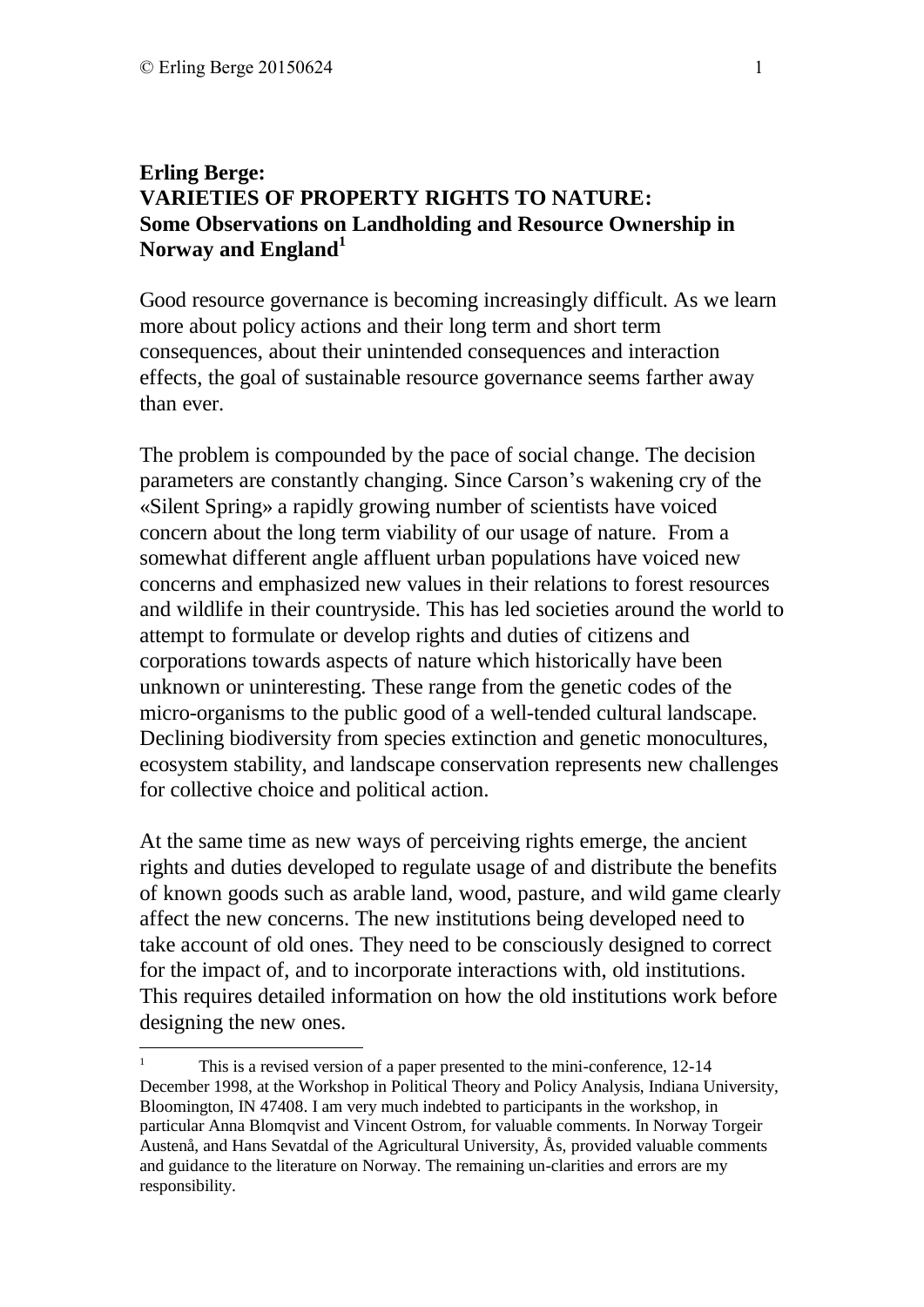The present paper will review some of the theoretical approaches to defining property rights in  $land<sup>2</sup>$  and renewable resources, and compare them to legal techniques used in defining and allocating rights and duties to renewable natural resources in Norway and England<sup>3</sup>. The discussion will focus on resources not owned in fee simple by individual persons. A key question is how rights to renewable resources located in uninhabited lands are conceived and enacted.

#### **Perspectives on systems of property rights**

Devlin and Grafton (1998) recognize two paradigms in the studies of how to mitigate environmental problems: the private property rights paradigm and the public regulation paradigm. Yandle (1997) adds a third: the common law approach. All approaches are in use and all may contribute towards a solution of the problems. But more needs to be known of how they work and interact in practice.

If property rights are the rights defining the legitimate appropriation of a stream of goods, we are led to ask:

- who are the actors entitled to appropriate?
- what are the goods the actors appropriate?
- how do the actors go about appropriating?
- what are the actors allowed to do with the goods appropriated?

#### **Types of actors**

A first approximation to the question of "who", is the distinction between individuals, various types of collectives, and the state. This distinction is behind the classification of property rights into private, common, and state property rights regimes which further have been associated with private goods, common pool goods and public goods.

| <b>Type of Actor</b> | <b>Type of Good</b> | <b>Property Rights Regime</b> |
|----------------------|---------------------|-------------------------------|
| Individual (private) | Private             | Private                       |
| Collective (public)  | Common Pool         | Common (public)               |
| State (public)       | Public              | State (public)                |

 $\frac{1}{2}$ I will talk of property rights also in the cases where tenure will be the technically correct term. The usage of tenure is based on the distinction between dominium directum and dominium utile. The Crown held the rights of the dominium directum, the dominion of the soil. The tenant the rights to the dominium utile, the possessory title, also called seisin (Black's Law Dictionary (Black 1990)).

Property rights to land and renewable resources are to some unknown degree different in Scotland, Wales and Northern Ireland.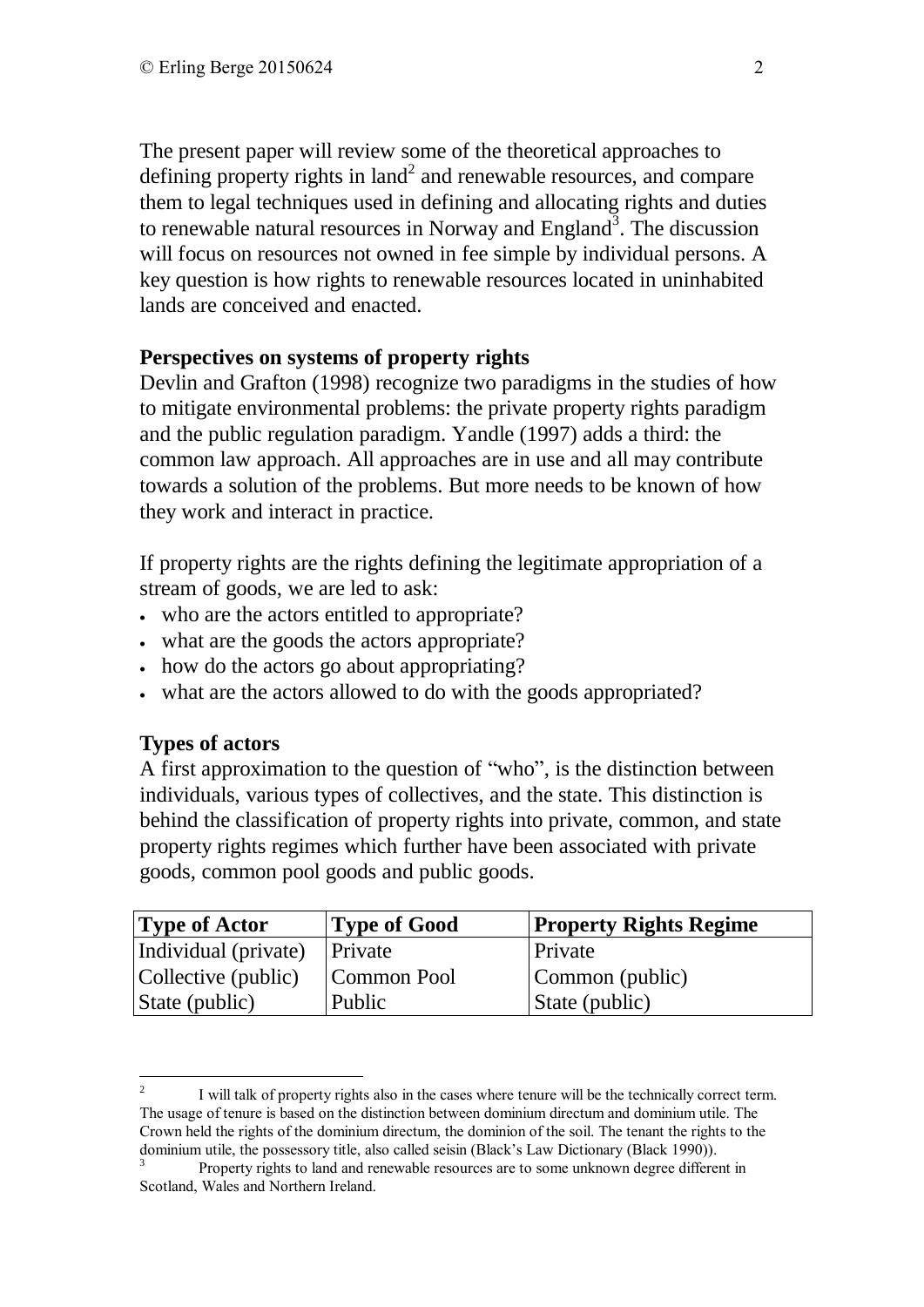This seemingly one-to-one correspondence of type of actor, type of good and property rights regime is neat. But how close is it to the empirical reality of property rights? It is not close at all. McKean (2000) points out that a lot of conceptual confusion can be traced to the use of "public" and "private" to distinguish types of actors, types of goods, and types of property rights regimes<sup>4</sup>.

# **Types of Goods**

The classification of goods into private, common pool, and public is often supplemented by the category «club good». A club good is characterised by non-rivalry in consumption (non-subtractable) and excludability from benefit. In our focus here we will be dealing with all types. The goods inherent in land and renewable resources are of all types.

| $\sim$ $\mu$ $\sim$ $\mu$ $\sim$ $\mu$ $\sim$ $\mu$ |                    |                    |  |
|-----------------------------------------------------|--------------------|--------------------|--|
|                                                     | appropriators are: |                    |  |
| resource is                                         | excludable         | non-excludable     |  |
| subtractable                                        | <b>PRIVATE</b>     | <b>COMMON POOL</b> |  |
| non-subtractable                                    | <b>CLUB</b>        | <b>PUBLIC</b>      |  |

#### **Table 1 Typology of goods**

Source: adapted from Ostrom and Ostrom (1977).

I have argued elsewhere that this typology of goods gives us analytical categories which may describe aspects of the utility of real world products, not necessarily the physical goods themselves. Thus, there is considerable room for political choice about the degree to which some real world product shall be treated as private, common pool, club or public, or as a  $\frac{1}{2}$  mixture (Berge 1994)<sup>5</sup>.

The question faced by a governor is not just the technical feasibility of exclusion, or the economic return from subtraction, but also their moral desirability and political feasibility. Several recent studies of property rights emphasise their embeddedness in a political system and emergence

<sup>&</sup>lt;u>.</u> 4 Social science seems to lack a precise technical language for the discussion of property rights and institutions. Buck (1998, 2-5) demonstrates how technical terms in law and political science can convey different meanings. In the translation of legal concepts later on I will rely on Black's Law Dictionary, Sixth edition.

<sup>&</sup>lt;sup>5</sup> Thus I disagree with McKean's (2000) position that the nature of a good in general is a physical fact, given the technology. This is only part of the story. The nature of the good is also open to political choice and symbolic manipulation, sometimes with a vengeance if the physical characteristics of the good are disregarded.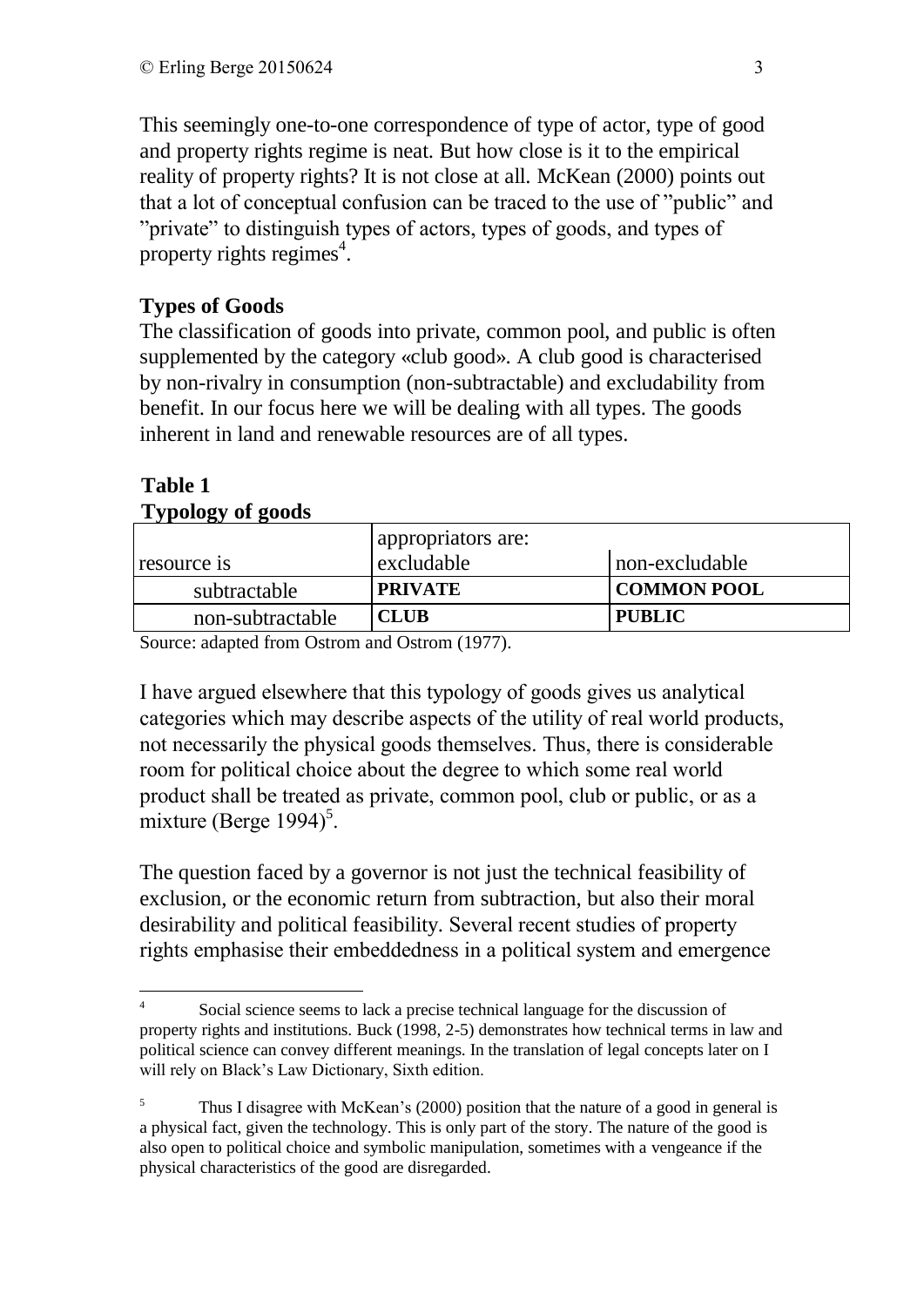from a political process (Brouwer 1995, Sened 1997, Hann 1998). Thus the definition of property rights as being one or another type is an interesting fact in itself, and should be expected to vary among societies.

Walking in the wood can be seen as a good. You appropriate it by actually walking in the wood. But what kind of good is it? It is technically excludable, but it may in many cases be very costly to exclude, like it is for many common pool resources. It is in general non-subtractable, but will be affected by crowding. Thus it may be either a club good or a public good with utility modified by crowding.

Who holds the rights to walking in a particular wood? In Norway the right belongs to any person who stays legitimately in Norway. In England it belongs to the owner of the land except where custom or contract allocates it otherwise.

There is nothing inherent in the nature of "walking in the wood" which might be used to "solve" the problem of assigning the right to any particular person. But with increasing crowding there will be an increasing number of externalities affecting other goods in the wood. At some point the cost of these externalities may be high enough to make the cost of exclusion reasonable. Assuming the crowding is real and not just theoretically possible, at what degree of crowding does this happen? Real evidence seems to be missing. All arguments end up with a political "choice" at some point in history.

But for the present discussion there is one interesting aspect to the different choices in Norway and England. In Norway the right of access to woodland is conceived as separate from the land. In England it is bundled with the land.

# **Types of property rights**

#### *Private Property Rights*

It is usually taken for granted that private property rights include all the claim-rights, privileges, powers and immunities $^6$  recognized by (mature)

<sup>1</sup> <sup>6</sup> Hohfeld's (1913, 1917)conception of legal relations applied to the relation between owner and non-owner in relation to an object also contains the negation of this relation as seen from the owners position:

|                  | THE OWNER/NON-OWNER RELATION | <b>ITS NEGATION</b> |             |             |
|------------------|------------------------------|---------------------|-------------|-------------|
| Use aspects      |                              | claim-rights        | duties      | no-rights   |
|                  | ۷.                           | privilege           | no rights   | duties      |
| Exchange aspects |                              | powers              | liabilities | no-powers   |
|                  |                              | immunity            | no-powers   | liabilities |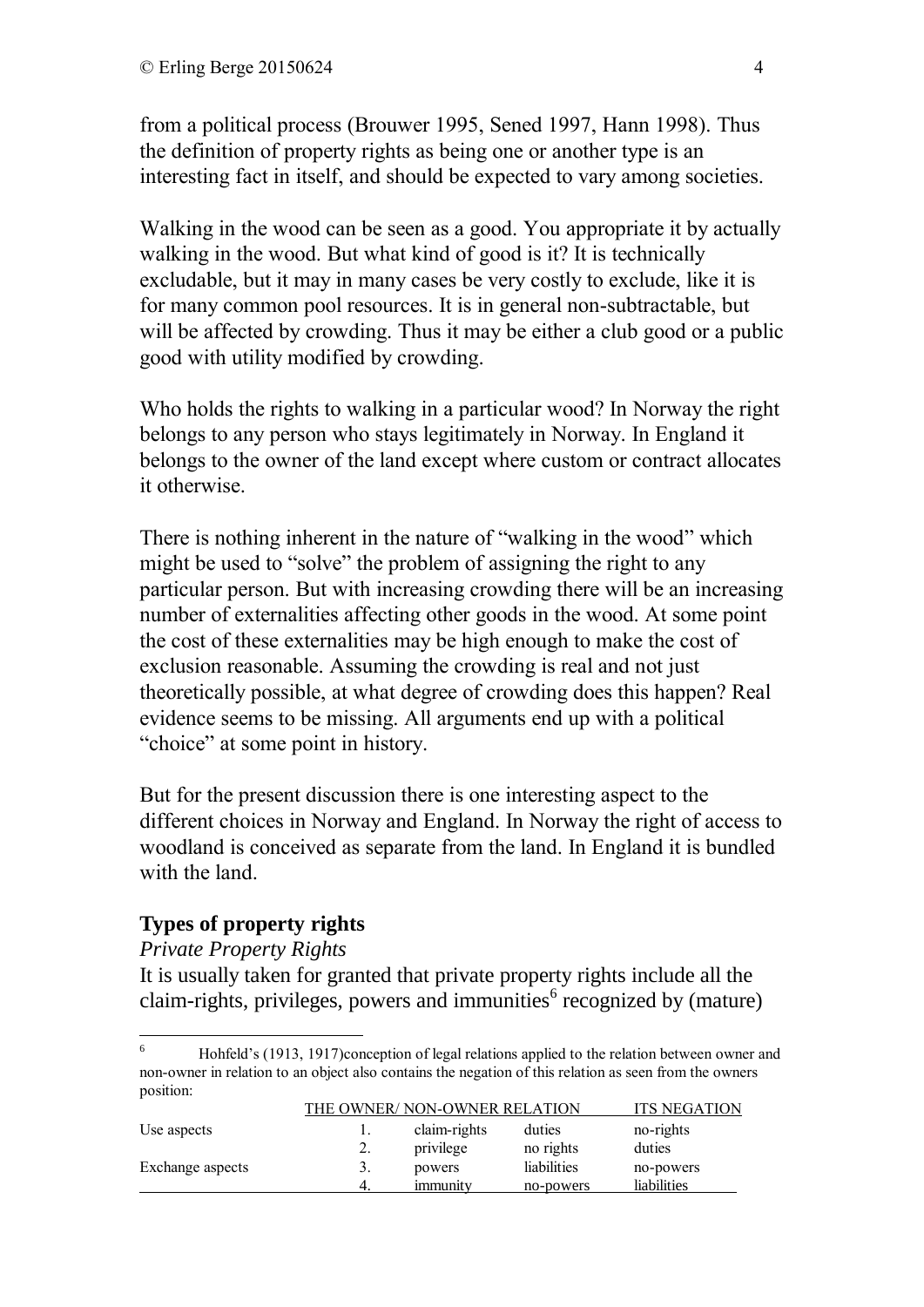legal systems (Honoré 1961). However, the discussion of private property rights is usually focusing on the right of exclusion from the good and the possibility of alienating the right to its utility. The central feature is the owner's power to alienate his property either in bequeathing or in trade<sup>7</sup>. Without the right of alienation and exclusion the rest of the bundle of rights seems to be theoretically uninteresting for the (private) property rights paradigm. However, a right, even if in itself inalienable and applying to a good only partly or conditionally excludable, may give rise to a valuable stream of goods, some of which may be alienable. And in between the alienable and inalienable there are all possible variations of the conditionally alienable. These rights can be as private as any completely alienable and excludable good. The problem is not alienation or not, but monitoring and enforcement of whatever rights there are, on the one hand, and the dynamic consequences for transaction costs and distributional equity, on the other.

#### *State Property Rights*

<u>.</u>

In discussing state property rights it is focused on their public character. They are by some seen as being held in trust for the people and should be

Commons (1924) takes the discussion further. He clarifies the meaning of the categories outside the strict legal context as well as the distinction between the directly interested parties (owner/ non-owner) and the «uninterested» third party (such as the «public interest») to which Hohfelds «jural opposite» (negation) relation applies if interpreted in the meaning of a limit on the owner/ non-owner relation.

7 In economics the focus on exclusion and alienation is inherent in the emphasis on efficiency in the allocation of productive resources. Tietenberg (2000) describes the structure of property rights necessary to produce efficient allocations in a well-functioning market economy. Well defined property rights have the following characteristics:

- 1. exclusivity all benefits and costs accrue to the owner,
- 2. transferability all property rights should be transferable through a voluntary exchange, and
- 3. enforceability property rights should be secure from seizure or encroachments by non-owners.

But the importance of the allocation of property rights has not always been acknowledged. Coase (1960) argue that in a neo-classical economy (with zero transaction costs) «free» trade in assets will always lead to an optimal resource utilisation. Hence, allocation of property rights does not matter for efficient outcomes, while any restriction on trade will be detrimental to it. This result was labelled the «Coase Theorem» by Stiegler (1989) and many economists seem to stop reading at that point. However, Coase recognized the limitations of the "theorem". The assumptions require that all actors are rational and possess complete information about all other actor's preferences and strategies, and that transaction costs and wealth effects are zero. Recognizing this, the conclusion by Coase (1991) and neo-institutional economists (North 1990, Eggertsson 1990) is that politics, institutions and distribution of rights do matter. The impact of restrictions on alienation is far from obvious, not even for the efficiency of the economy.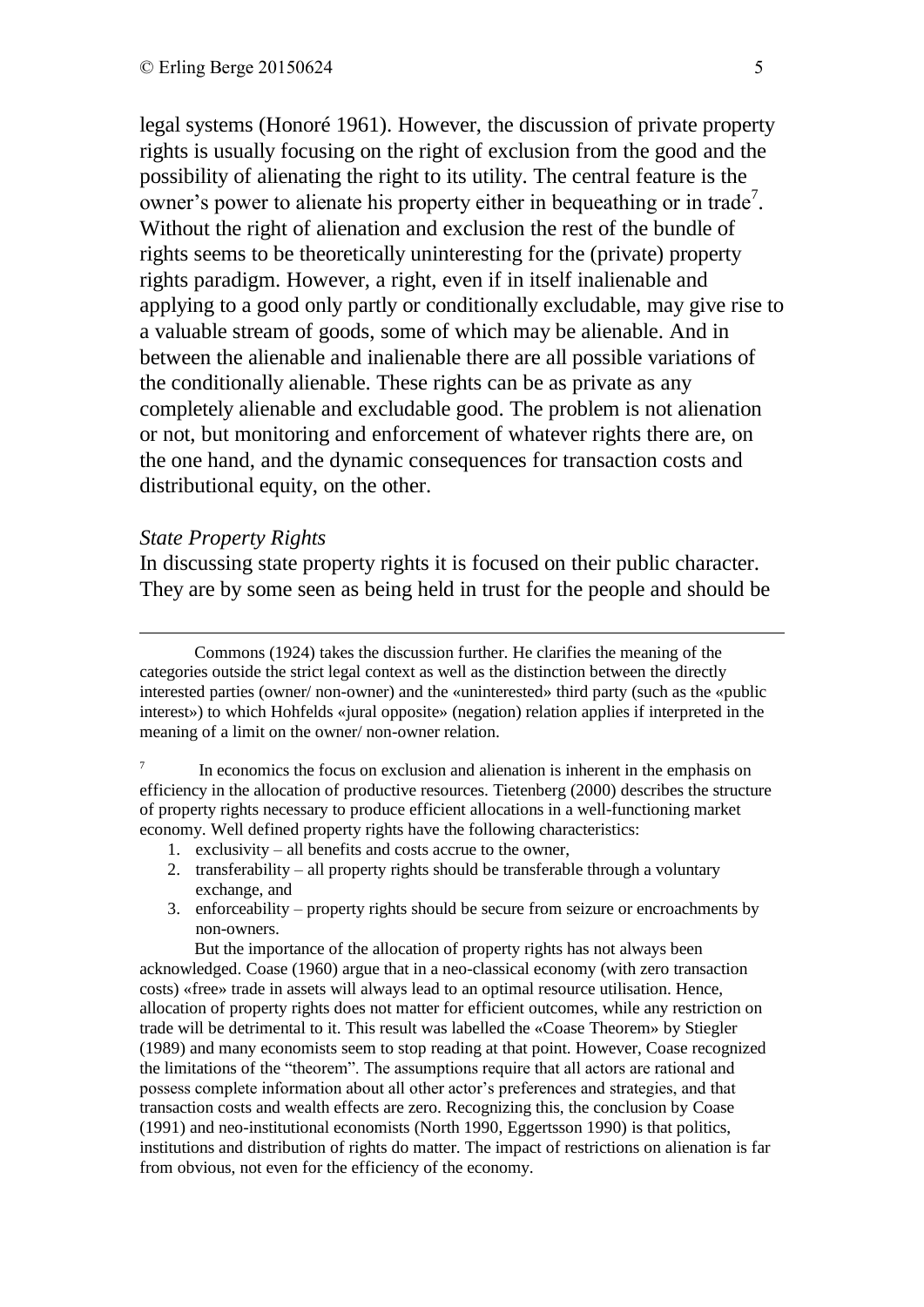managed by the wise and well intentioned state bureaucrats for the greatest good of the greatest number of people. By others it is focused on the inherent difficulties in designing rules to do this even in the best of circumstances, and the many examples of states with corrupt servants making state property into something best described as open access or even their own private property, should warn against too much faith in the state in general (Ostrom 1993).

#### *Common Property Rights*

In the discussions of private and public property, the common property rights are by some seen as the ideal combination of private and state aspects of property, and by others as getting the worst combination of the two. It is well within the probable that all arguments about the virtues and shortcomings of common property may be true in some specific context and with some specific combination of rights and duties as defined by some specific political system. It is impossible that all arguments can be true in general.

## *Problems of collective action*

Common property rights and state property rights share the feature of vesting in collective entities, and hence they share the problems of collective action. The first order problem consists in agreeing to assigning a particular system of property rights in the first place. This problem has been studied extensively in connection with the management of open access resources (Taylor 1987, Ostrom 1990, Sandler 1992, Ostrom, Gardner, and Walker 1994). The second order problem is to device a mechanism for monitoring, enforcing, and revising the system of property rights.

# **Sources of property rights**

If the nature of a good does not give enough advice on what kind of property rights to define, what are the sources of property rights? In an empirical study of the rights and duties of an owner of some particular resource the separate contributions of several sources have to be considered:

- customary behaviour towards the resource as defined by the local culture,
- legislation defining the rights and duties of a holder of the particular resource,
- public legislation on environmental protection and resource management, and
- ideas of equity in dealing with competing interests in the resource.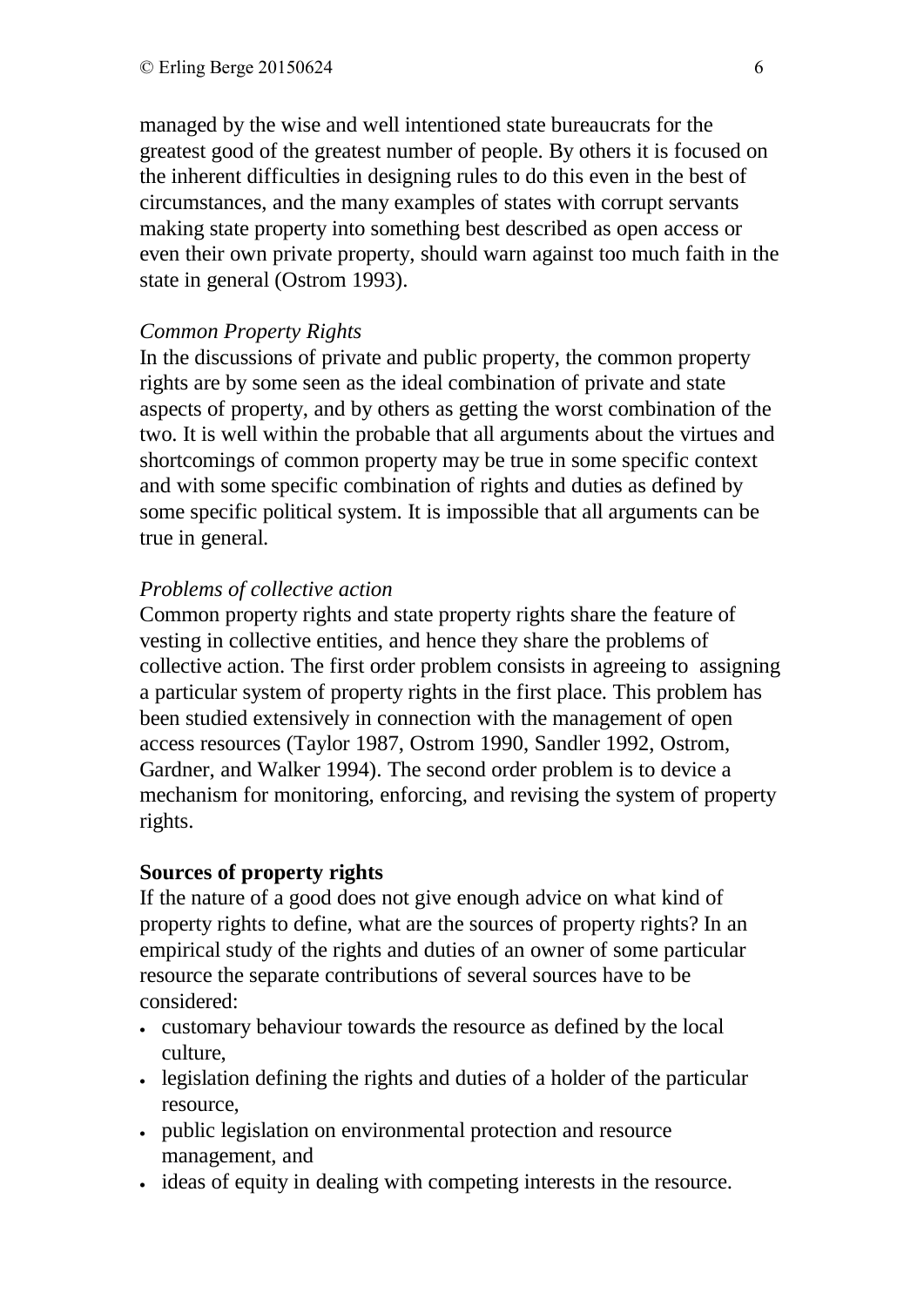The relative strength of the various sources can be expected to vary from society to society, from community to community, and, perhaps, also for various types of goods.

## **Bundles of rights**

Rights seldom come one by one. Usually they are defined generally and will be thought of as bundles in the sense that the general description of them will allow for some kind of specification into «elementary» rights. The rules of specification, however, may vary. This leads to a conception of different bundles of rights.

Rights are often defined in an inclusive hierarchy where each category implies the rights in lower level categories (Schlager and Ostrom 1992). Rights of alienation imply rights of management and exclusion. Rights of exclusion imply rights of access and management, and rights of management imply rights of subtraction (Figure 1). Theoretically the five rights can be combined into five packages containing more and more extensive rights. They are often seen to correspond to some particular role in the social system managing a resource (Table 2).

The definition of «owner» in table 1 corresponds to the view holding that only right of alienation and exclusion will constitute «real» private property. Is this in fact the preferred way for legal systems to define owners? To what extent does the law prohibit, allow or proscribe some way of breaking up this hierarchy?

# **Figure 1 Hierarchy of rights**



\_\_\_\_\_\_\_\_\_\_\_\_\_\_\_\_\_\_\_\_\_\_\_\_\_\_\_\_\_\_\_\_\_\_\_\_\_\_\_\_\_\_\_\_\_\_\_\_\_\_\_\_\_\_\_\_\_\_\_\_\_\_\_\_

Operational choice rules

Source: Schlager and Ostrom (1992)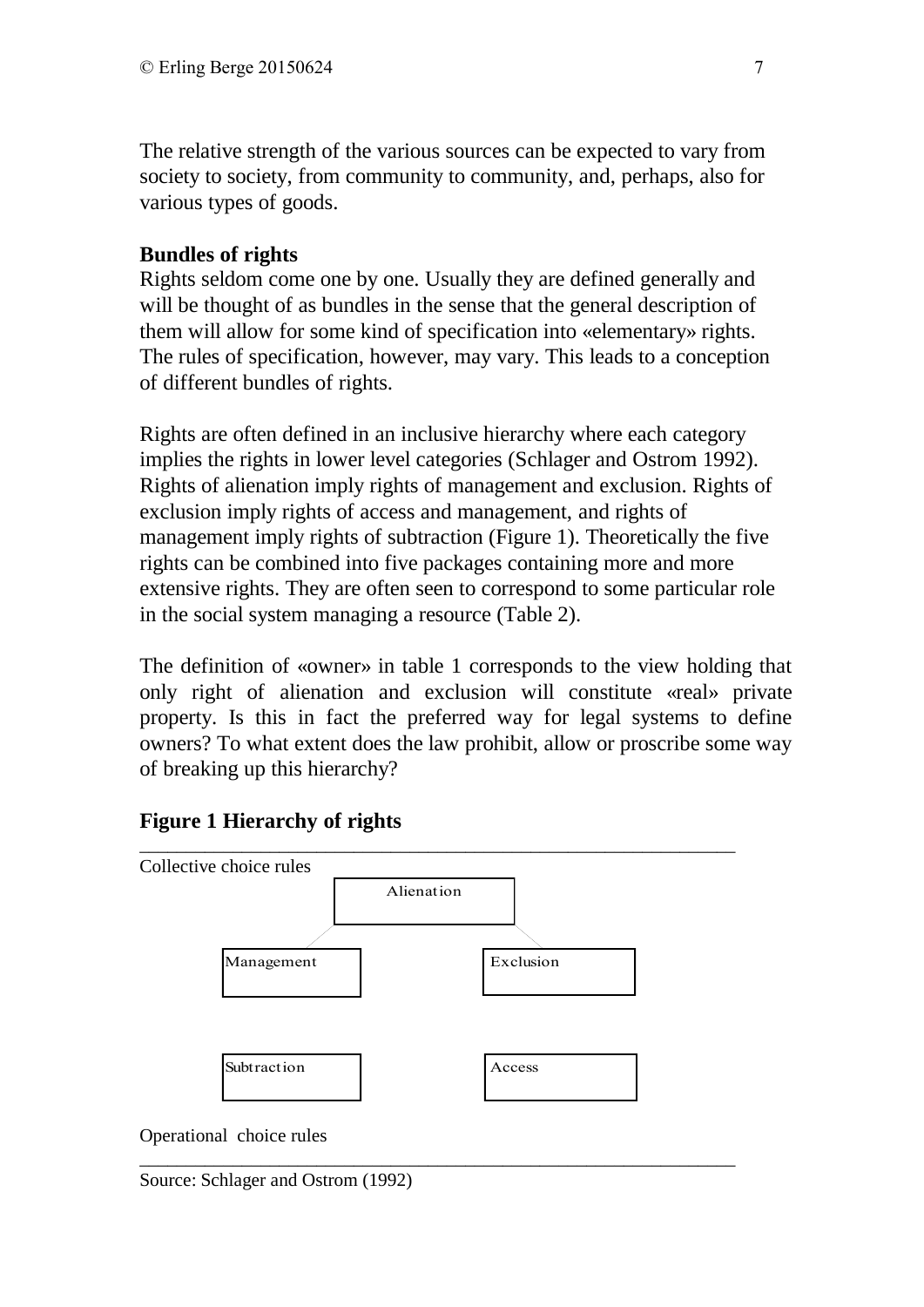The bundles of rights defined by table 2 can be said to represent an action or production oriented specification of rights. It emphasises what an appropriator may legitimately do with whatever is owned. It has for some time seemed almost like some kind of cross-cultural standard of property rights in the social science studies of property rights systems.

#### **Table 2**

**Bundles of rights associated with positions in the resource management system.**

|               |              | Owner Proprietor | Claimant | Authorised | Unauthorised |
|---------------|--------------|------------------|----------|------------|--------------|
|               |              |                  |          | user       | user         |
| Alienation X  |              |                  |          |            |              |
| Exclusion     | $\mathbf{X}$ | X.               |          |            |              |
| Management X  |              | X                | Χ        |            |              |
| Subtraction X |              | X                | X        | X          |              |
| Access        |              |                  |          |            |              |

Source: Schlager and Ostrom (1992)

But this is not the only approach to specification of rights relevant for resource management. If we take the standard ownership position as given, one may further think of two other ways of specification of rights to resources. One is the specification of the resources to which the rights apply as illustrated by the case of Norway below. The other is the specification of rights developed in the trust institution. If the hierarchical specification in table 2 is called action oriented, the trust specification can be called utility oriented in the sense that its origin was the problem of securing the long term utility of some resource for a specified group of persons.

#### **Trust ownership**

In English and American jurisprudence the trust institution allows separation of legal, managerial and beneficial ownership rights in a way different from what is stipulated in table 2. In a trust the owner according to law and equity has a package of rights put together differently from the hierarchical system of table 2 (see table 3). For land trusts the owner, called trustee, will usually only have the power to alienate the land and enough of the other rights to exercise the right of alienation in conformity with the trust put in him or her. The beneficiary of the trust will retain the rest of the rights and duties. But rights of management may be delegated to some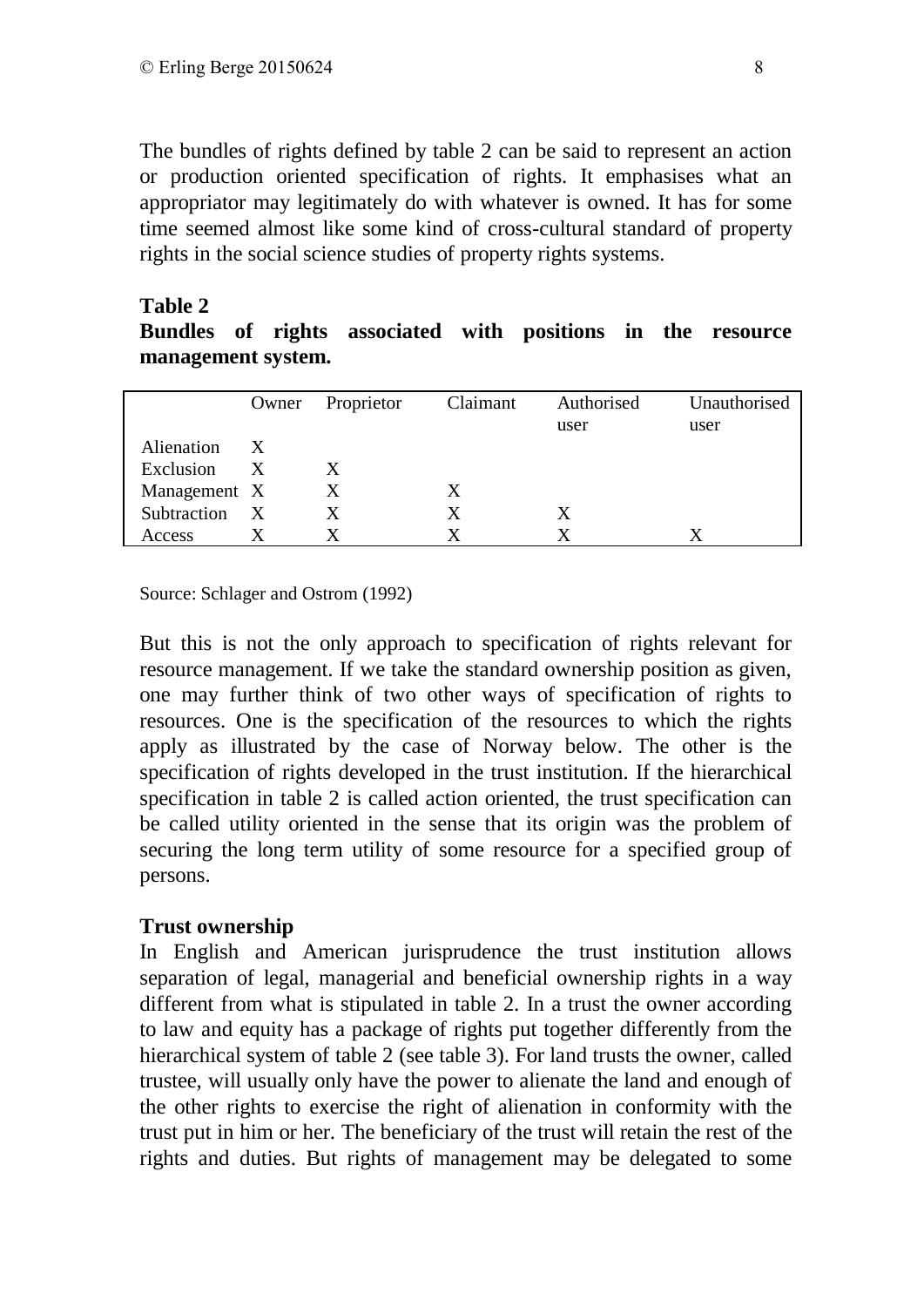professional while the beneficiary has access and withdrawal rights to the net utility of the property: the net stream of income and other goods it generates. Then the rest of the rights of exclusion, management, subtraction and access are shared according to what needs the manager has and to the benefit of «cestui-que-trust»<sup>8</sup>. The approach to defining the central role of the beneficiary may be called consumer oriented. The other bundles of rights in the system are put together as complements to the rights of the beneficiary.

The flexibility of this system and its ability to address new concerns also in resource management is evident in the development of public trusts such as «The National Trust for Places of Historical Interest and National Beauty» in England.

| Complementary bundles of rights as defined by the trust institution. |                |                          |                  |                               |  |
|----------------------------------------------------------------------|----------------|--------------------------|------------------|-------------------------------|--|
|                                                                      | Trustee        | Cestui que trust Manager |                  |                               |  |
|                                                                      |                | (beneficial use)         | (managerial use) |                               |  |
| $X_1$ = Access                                                       | $\Delta_1 X_1$ | $\Delta_2 X_1$           | $\Delta_3 X_1$   | $\Sigma_i \Delta_i X_1 = X_1$ |  |
| $X_2$ =Subtraction                                                   | $\Delta_1 X_2$ | $\Delta_2 X_2$           | $\Delta_3 X_2$   | $\Sigma_i \Delta_i X_2 = X_2$ |  |
| $X_3$ =Management                                                    | $\Delta_1 X_3$ | $\Delta_2 X_3$           | $\Delta_3 X_3$   | $\Sigma_i \Delta_i X_3 = X_3$ |  |
| $X_4$ = Exclusion                                                    | $\Delta_1 X_4$ | $\Delta_2 X_4$           | $\Delta_3 X_4$   | $\Sigma_i \Delta_i X_4 = X_4$ |  |
| $X_5$ = Alienation                                                   | $X_5$          |                          |                  |                               |  |

# **Table 3**

Again one can ask about how legislation in different countries recognizes the various rights and duties of ownership and which combinations are allowed. To what degree do rights and duties come in fixed bundles, with or without specification, and to what degree can they be specified and distributed to different actors? And how do the allowed bundles go together in relation to the various kinds of resources?

Given the dependence on political systems, it will be interesting to investigate empirically how property rights are defined and how they are distributed. This is no small task. To make it more manageable it is here limited to property rights to renewable resources (timber, pasture, wildlife, fish, etc.) and the ground on which these are found. Also, all that which is located below the ground is excluded. The areas of interest will be called «uncultivated or uninhabited lands» and will include what sometimes and in some contexts are called "rough lands", "wilderness", "mountains",

<u>.</u> 8

For technical terms it is referred to Black's Law Dictionary; Black (1990).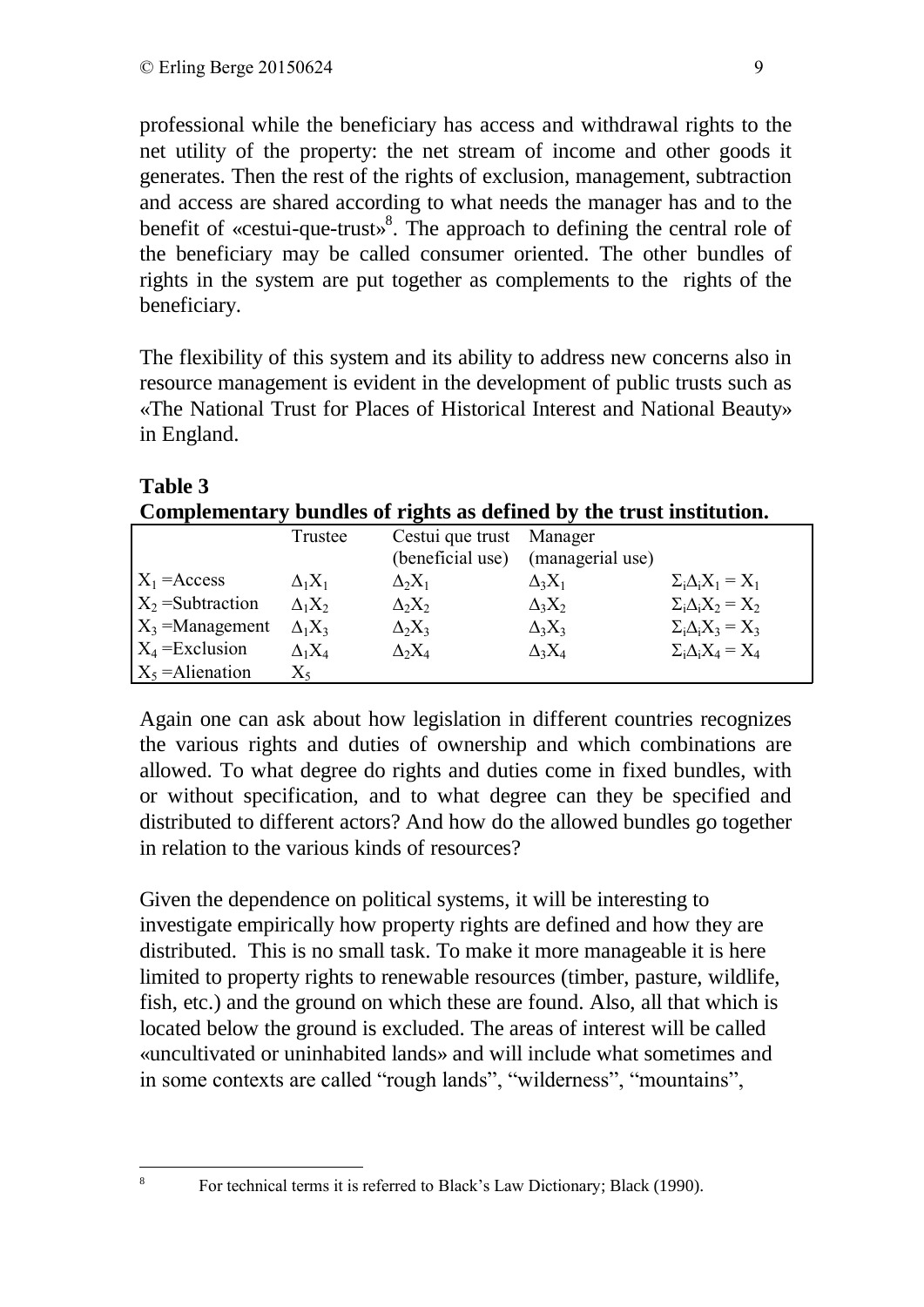"forests", "woodland" etc.<sup>9</sup> It is further limited to Norway and England, and the investigation will be limited to legal techniques used in assigning property rights. The question of distribution has to be dealt with later. The choice of Norway is based purely on accessibility. It is the case I know best. And in order to find the technical terms to describe the Norwegian case I had to learn about land law in England.

# **Norway**

The most ancient distinction of property in Norway is probably the distinction between the private holding of the family (the infields of the farm) and the rest of the land (the uncultivated lands) used in common with the other households in the community. In most of southern Norway the more productive forest land and pastures have, through a historical process, become extensions of single private farms, or groups of farms (the rights being held in common and inalienably attached to the farms), or it has become the resources of business corporations. The bulk of the more remote of the uncultivated lands in Norway, the mountains and remote forests and pastures, are defined as some form of state property called state commons.

For the uncultivated lands Norwegian jurisprudence have traditionally divided resources into the following categories:

timber,

fuelwood,

pasture*<sup>10</sup>* ,

wildlife (with further distinctions of big game and small game),

- freshwater fisheries (with further distinctions of anadrome fish (salmon and brown trout) and other fresh water fish),
- lakes and streams, and
- **ground and remainder.**

The categories appear in the law code and the owner has different rights and duties in respect of the particular resource (see Table 4). The rights to

<sup>1</sup> <sup>9</sup> The proper designation of the type of lands we are interested in is unclear. The main interest is forest, but in this case it seems prudent to include all kinds of lands (such as bare mountains and marshes) outside the urban and agricultural areas. The CLAUDE (Coordinating land use and land cover change data and analysis in Europe) newsletter uses «seminatural and natural areas» in discussing land cover changes in these lands (Note 2 1998).

<sup>&</sup>lt;sup>10</sup> The right to gather fodder (cutting grass, collecting moss and leaves etc.) have been important, but are not explicitly dealt with in the acts on commons. However, such rights are mentioned in the act on land consolidation (Act of December 21 1979) §36.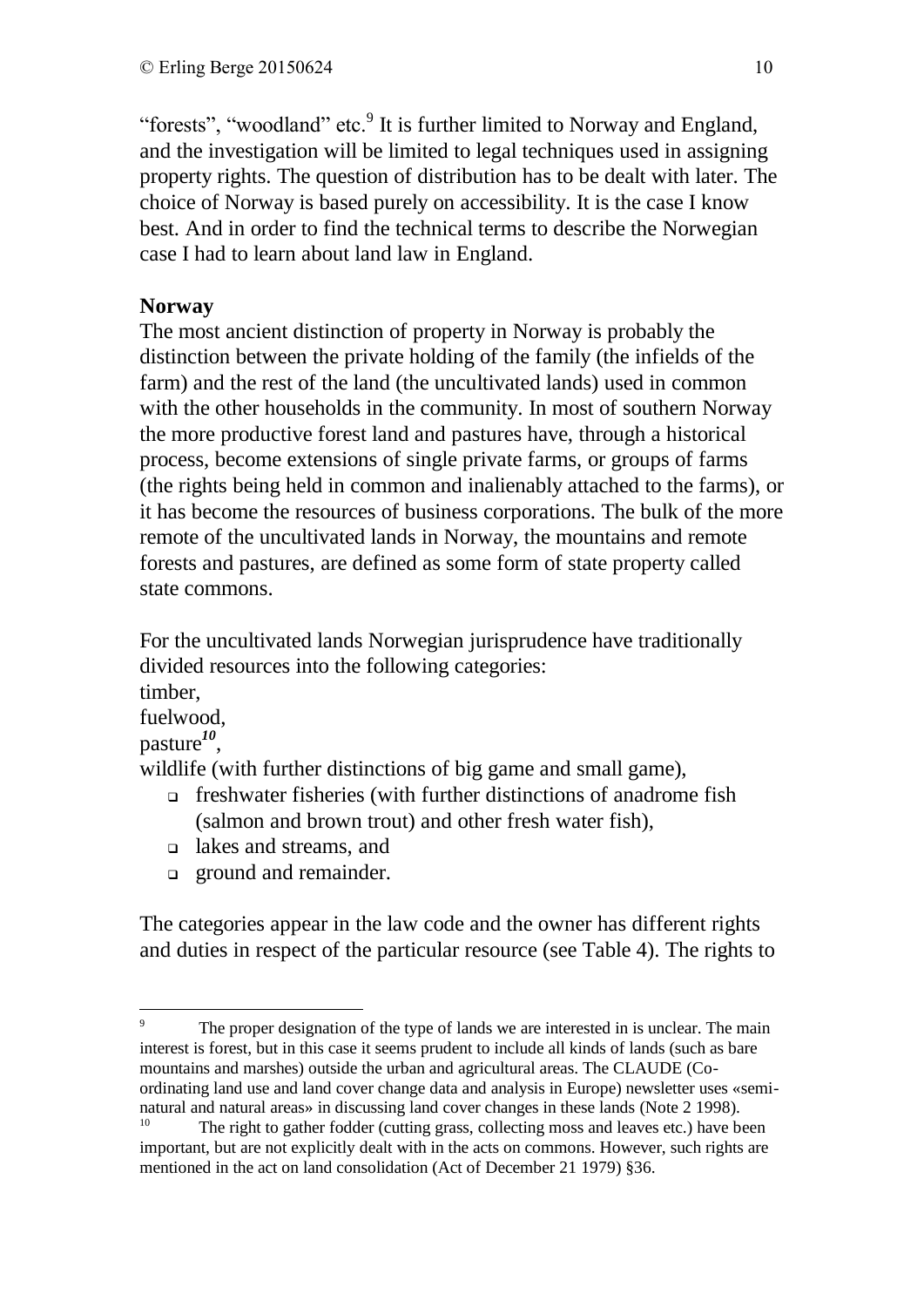utilise these resources can be held by two types of entities: legal persons and cadastral units.

The major categories of rights holders recognised by the law are

- the state,
- municipalities (primary («kommune») and regional («fylke») municipalities),
- Statskog  $SF<sup>11</sup>$ ,
- citizens and other legal persons,
- the Saami,
- farmers, and
- farms $^{12}$ .

The state, the regional governments and Statskog have clearly different rights and duties in holding property for the public interest. But we should also note that they can hold ordinary private property. The interesting distinction is thus not their definition as state, municipality or government corporation, but the purpose for which they hold property.

The legal code defines four different regimes for owning land in common or jointly:

- state commons except forest resources (Act of 6 June 1975 no 31),
- forest resources in state commons (Act of 19 June 1992 no 60),
- bygd commons (Act of 19 June 1992 no 59), and
- land owned in common by farms (Act of 18 June 1965 no 6). (For details about these lands see Sevatdal (1998))

A fifth type called private commons (Act of 19 June 1992 no 61) is for all practical purposes extinct (three cases are known to exist; Berge and Haugset (2015) ).

In table 4 detailed characteristics of the rights to the resources of the bygd commons are outlined.

 $11$ Statskog SF is a corporation 100% owned by the state and possess among other things title to the ground in all state commons. It is charged with the duty of utilising the resources in the state commons and other state lands profitably. (see <http://www.statskog.no/English.htm>)

<sup>12</sup> To label the farm as a type of «owner» is not conforming to current legal terminology in Norway or elsewhere as far as I know. As long as the rights are inalienably attached to the farm they are considered to be part of the estate held by the farmer. However, for the analytical purposes here it has seemed useful to introduce the distinction between the farmer and the farm since the legislation uses the distinction systematically for different types of resources.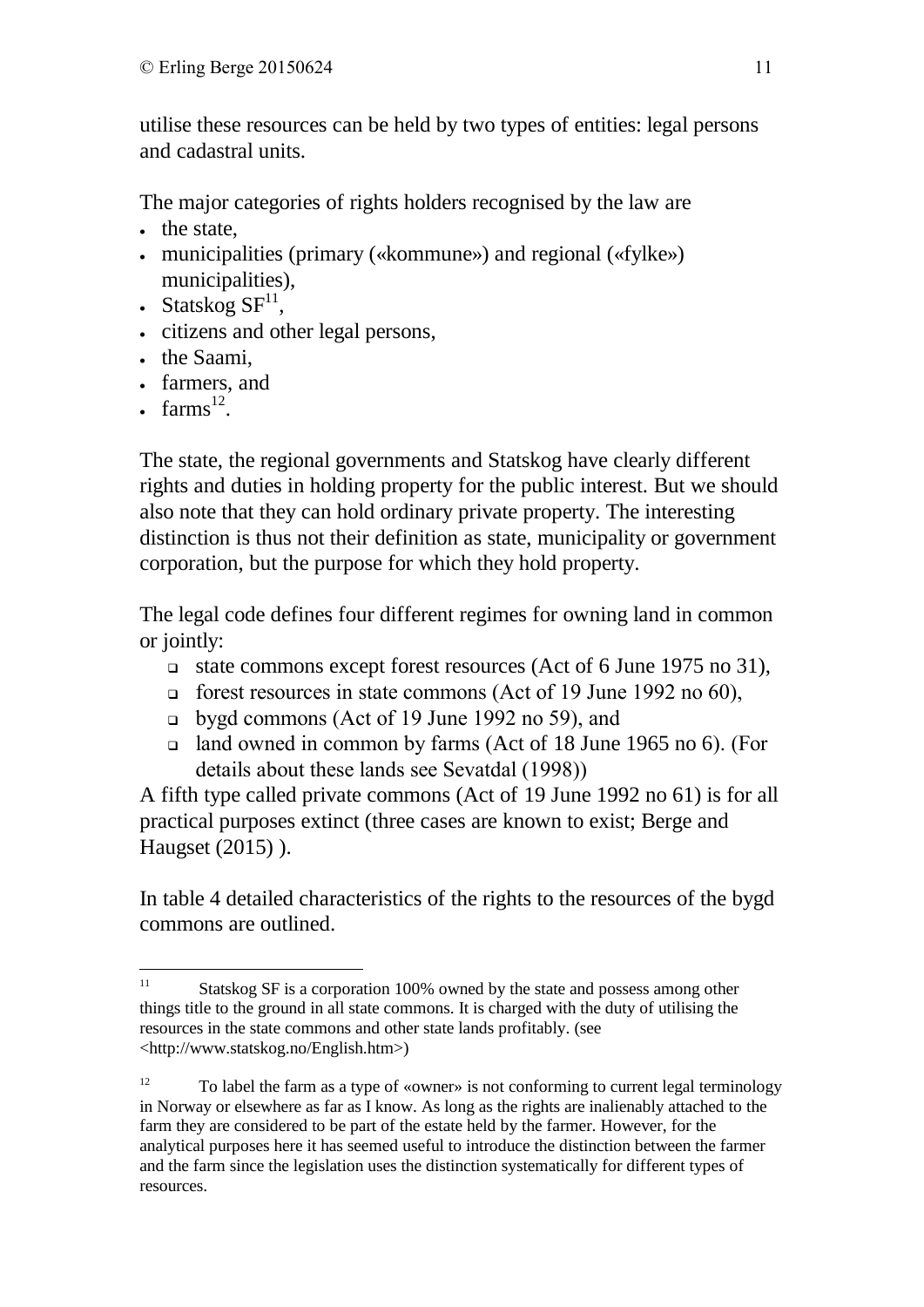|                |             |             | Resource specific property rights regnifies in foot wegian bygu commons |                |                  |
|----------------|-------------|-------------|-------------------------------------------------------------------------|----------------|------------------|
|                | ground and  | pasture,    | fishing and                                                             | hunting of big | pasture and      |
|                | remainder   | timber, and | hunting of small                                                        | game and       | wood for         |
|                |             | fuel wood   | game except                                                             | beaver         | reindeer herding |
|                |             |             | beaver                                                                  |                |                  |
| Rights of      | no          | yes         | yes                                                                     | yes            | yes              |
| common         |             |             |                                                                         |                |                  |
| Co-ownership   | in common   | joint       | joint                                                                   | joint          | joint            |
| Unit holding   | cadastral   | cadastral   | registered                                                              | registered     | reindeer herding |
| rights         | unit        | unit        | persons                                                                 | persons        | unit registered  |
|                |             |             |                                                                         |                | in the local     |
|                |             |             |                                                                         |                | reindeer herding |
|                |             |             |                                                                         |                | district         |
| Use and        | internal    | internal    | internal                                                                | external       | internal         |
| quantity       | ("owner")   | ("needs of  | ("owner")                                                               | ("publicly")   | ("needs of the   |
| regulation     | decision")  | the farm")  | decision")                                                              | decided        | industry")       |
|                |             |             |                                                                         | quotas")       |                  |
| Alienability   | inalienable | inalienable | inalienable                                                             | inalienable    | inalienable      |
| Power of local | yes         | yes         | yes                                                                     | yes            | yes              |
| choice         |             |             |                                                                         |                |                  |

#### **Table 4 Resource specific property rights regimes in Norwegian bygd commons**

Source: Norwegian statutory law: in particular Act of 19 June 1992 no 59 and Act of 9 June 1978 no 49

The main principle organising the system of rights and duties is the ownership of the ground. If nothing is said in statutory law or established by custom the owner of the ground also owns other resources attached to the ground or flowing over it (e.g. wildlife, water, and fish). But for the uninhabited lands there are old usages establishing rights of common. These rights were made statutory in the Royal law code of Magnus Lawmender of 1274 (Taranger [1274] 1915), last revised in 1992. Today they are known as state commons. New types of commons were enacted in 1857 (bygd commons and private commons), and in 1997 a government commission proposed legislation of a new type of commons tailored to the Saami communities in northern Norway (NOU 1997, Austenå 1998)<sup>13</sup> Except for private lands owned individually and lands owned in common by farms, the rest of the uncultivated lands in Norway are lands where the owner of the ground and the owner of other resources may be different.

A first important observation is that for different types of resources there are different rules regulating who can appropriate the good, how

<sup>&</sup>lt;u>.</u> <sup>13</sup> Also see Act of 17 June 2005 no 85 [LOV 2005-06-17 nr 85 Lov om rettsforhold og forvaltning av grunn og naturressurser i Finnmark fylke (finnmarksloven)].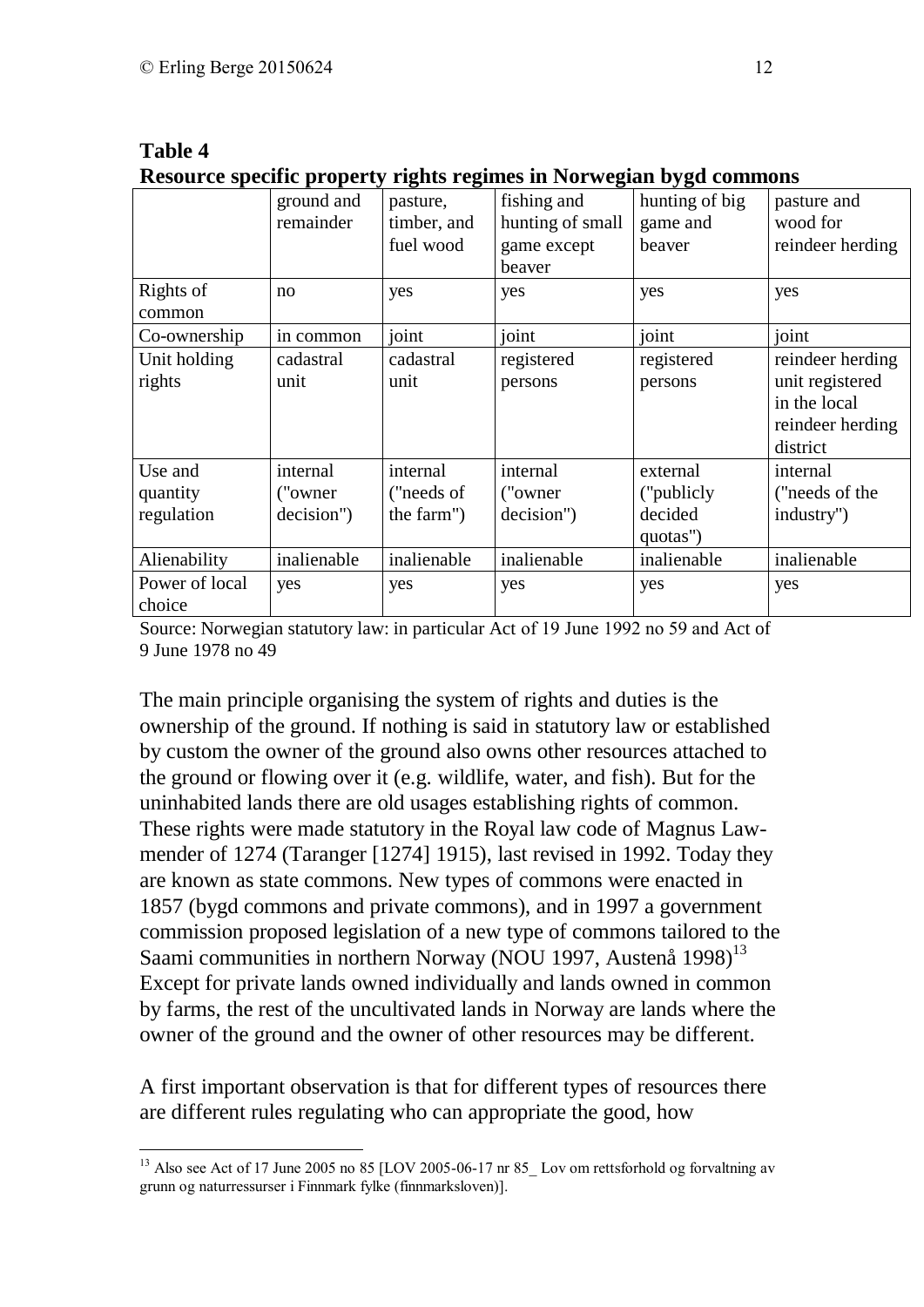regulations of use come about, and the manner of transfer to any successors (table 4). This is here called resource specific property rights. In addition to the differences listed in table 4 there are regulations of the means they are allowed to employ (technology). Some rights and duties are conditional on residence requirements. Those living closer to a resource are given more extensive rights than those living further away.

A second interesting observation is that many of the important rights of common run inalienably with the land, the farm. The stipulation that farms may hold rights is embedded in the legal code even though farms are not recognized as legal actors. A resource, such as pasture, held by a farm is in general inalienable from the farm where it is considered to be necessary for the viability of the farm seen as an economic enterprise. Two principles used in stinting of the usage of the commons are closely related to this. One is to limit the rights of timber to the timber needed on the farm (sale of timber taken in the commons is illegal). The other is to limit the number of livestock on pasture to the number fed on the farm during the winter (beasts «levant et couchant»).

But even the detailed texts of the various acts on rights to resources in uncultivated lands are not enough to get a clear picture of a property rights regime. In addition to these we need to know how public legislation (regulations) affects the scope of the rights. Rights in forests, wildlife and fish are amended by general rules on application of technology, by limiting time of harvesting, by ruling on which species may be harvested, and by setting aside particular areas with more restrictions than the surrounding areas (protected areas). These rules apply regardless of whom the owner is or other details in the regime.

# *Type of rights-holder and alienability*

When ground-owner and user (or owner) of a specific resource are different persons the relation can be organised in several ways. In Norway the main distinctions are

- the right of usage is attached to a particular property (a cadastral unit such as a farm), or
- the right of usage goes with a particular person or household;

There is also a distinction between

- rights of usage inalienably attached to either the land or a person, and
- rights of usage which are tradable in a market.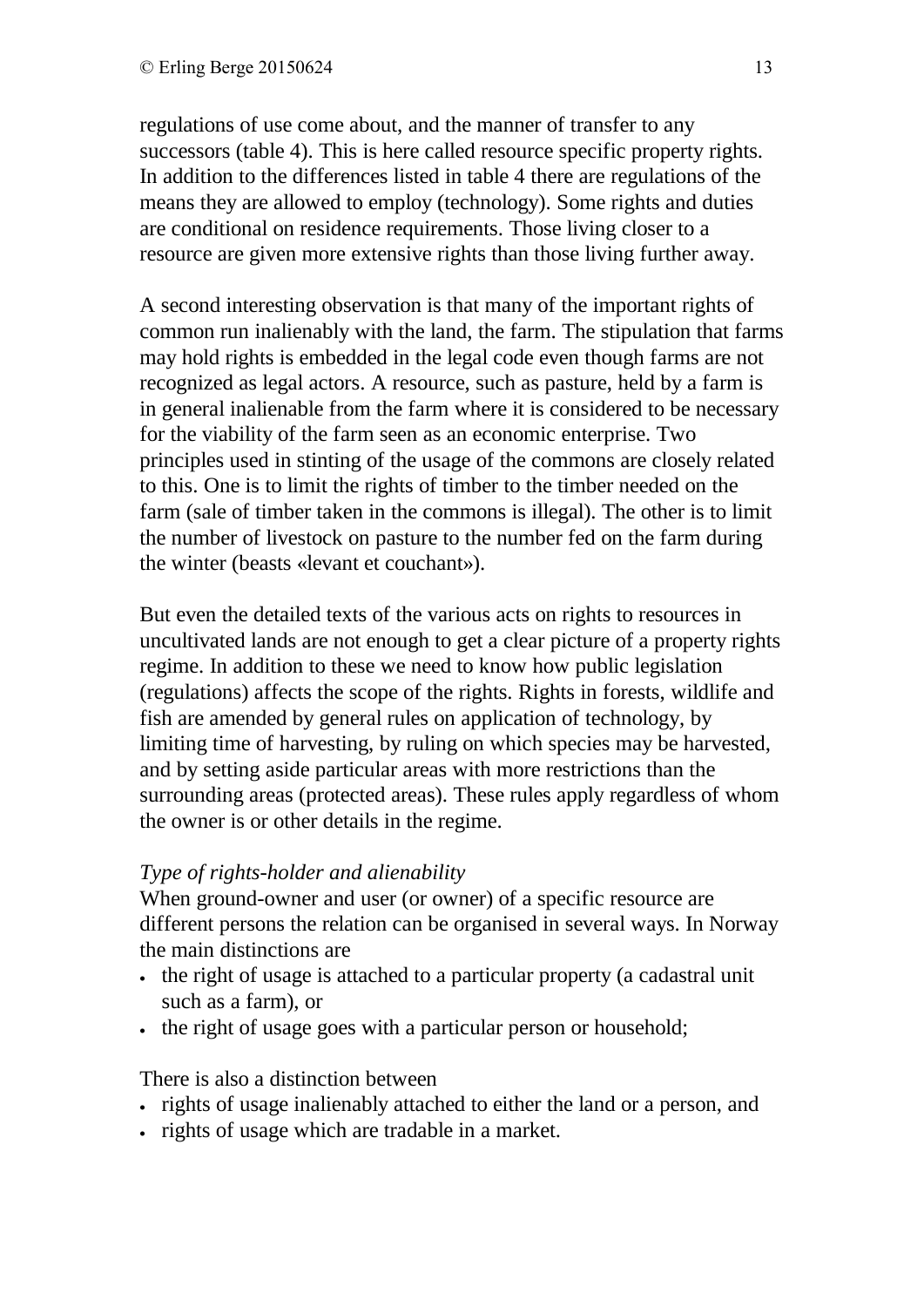However, between the inalienable and the alienable there are rules of renting land and resources. Farmland, timberland and pasture cannot be rented for more than 10 years. Farmland is not unconditionally alienable in Norway. Permission is required both from municipal authorities and from possible successors as these are defined in the law of allodial rights.

Rights running with the land are either rights of common or land owned in common. There is clearly less alienability of such rights than for rights held by individual persons. Only the personally held right of access to the uncultivated lands cannot be alienated. But on the other hand, only the ground is completely alienable, and then only conditional on permission both by successors and public authorities.

# **Table 5**

**Links between Rights of Harvesting Resource and Resource Holder**

|                       | <b>Rights vest</b>                         |                                                                       |                            |
|-----------------------|--------------------------------------------|-----------------------------------------------------------------------|----------------------------|
| <b>Rights vest in</b> | inalienable                                | alienable for a maximum of<br>10 years                                | alienable on<br>conditions |
| land <sup>14</sup>    | timber,<br>fuelwood,<br>pasture,<br>ground | small game,<br>big game,<br>fish,                                     |                            |
| person                | all men's rights                           | timber,<br>fuelwood,<br>pasture,<br>small game,<br>big game,<br>fish, | ground                     |

# *Ownership of the ground*

The person holding the best title to the ground is called the landowner. But this does not imply more than a right to some kind of tax or ground rent. Timber trees, fuelwood, pasture, wild game, and fish may all in principle have different owners. The «remainder» which goes with the ground, is more important. Any new uses of the land, not conflicting with established uses, will fall to the ground owner. And if conflicts with established uses occur, these may sometimes be bought off.

 $14$ In this case the terminology may be confusing. Rights vesting in land will her mean that the cadastral unit is seen as a «subject» capable of holding rights like we are used to see a legal person do. For servitudes of this kind are in Norwegian often called «real-servitutt» (real servitudes).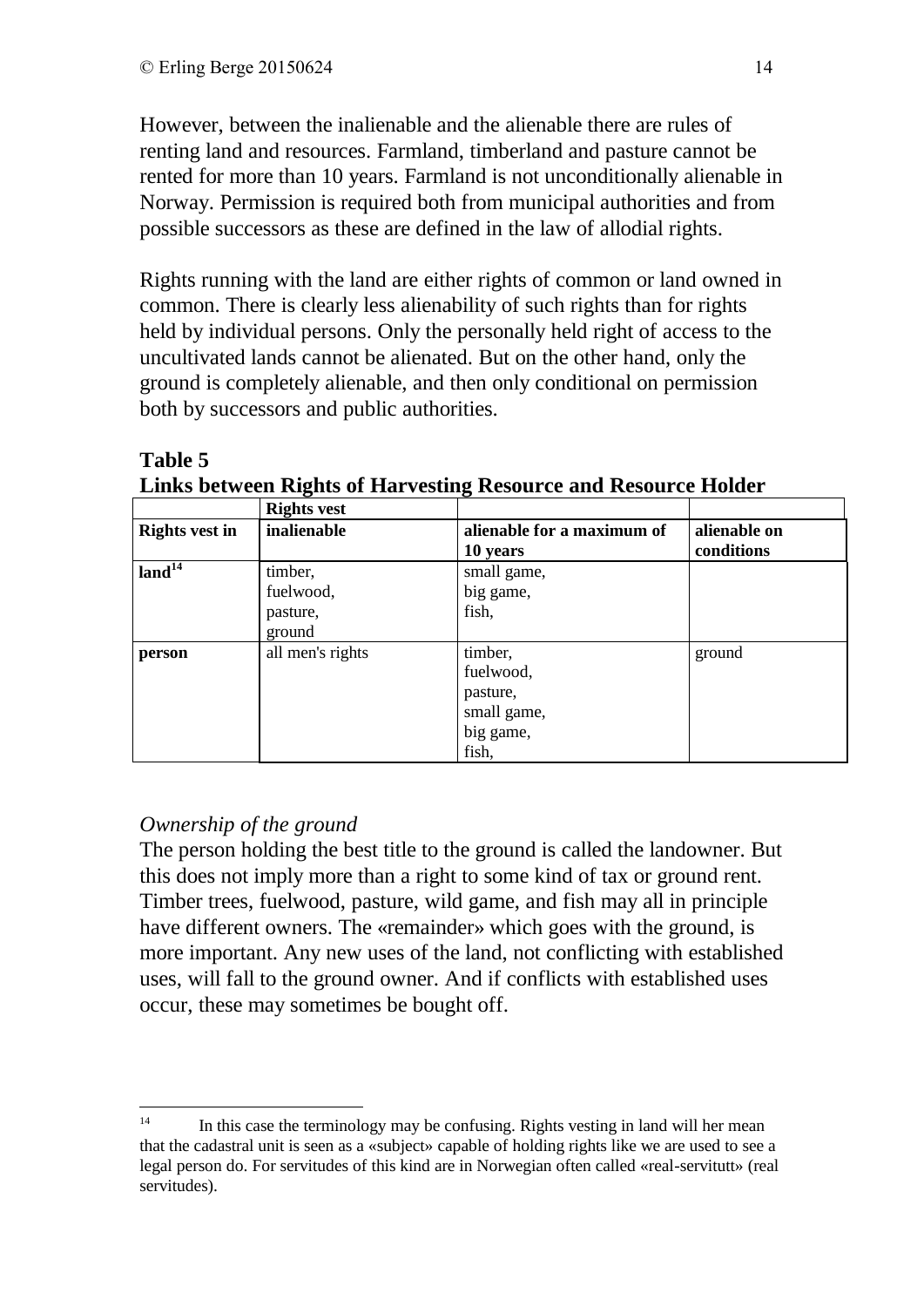But today we begin to be concerned with the part of the «remainder» which so far has seemed without (economic) value or even have not been perceived at all (low level pollution, genetic information). At the outset the legal system would consider it to be the property of the landowner. But for instance the fate of wildlife other than game has been uninteresting to the landowner. The water quality of lakes and rivers has been a concern as far as it affected the life and quality of the fish, but in general the concern has not been framed in terms of property rights.

The dominant approach to these new aspects of nature has in Norway been public regulation. Acts on wildlife and on environmental pollution have set standards which everybody has to follow. One can see this as the negation of property rights according to Hohfeld's paradigm. There are only duties and liabilities for everybody, no claim-rights, no privileges, no powers, and no immunities. The public regulations are a layer of duties and liabilities put on top of existing property rights. Presumably their efficiency to some extent will depend on how they interact with these.

#### **Conclusions on Norway**

Ownership of the ground has during several centuries been growing in importance for the organised usage of various kinds of resources. In the land consolidations during the last century one repeatedly encountered situations where the resources of an area was subdivided in a way that for example gave the pasture to A, the pine timber to B, the deciduous trees to C while the fuel wood, fishing, and hunting were held in common by the three. Nothing was said about the ground. The way this has been interpreted by courts in our century is to see the three persons as owning as much of the ground as the individually owned resources needed (see Austenå (1965)). In the absence of other evidence, no one in particular is to be considered the owner of the ground before others (but there was a long debate and many cases of inequitable divisions before this view emerged).

The comparative lack of interest in the ground itself in the customary law of Norway is understandable. There was no use for the ground itself. The important goods were the pasture, the timber and the wild game.

In feudal society the ground itself became an organising principle. It became a symbol of the lord's control of the ground, his property rights in the land (the dominium directum) as distinct from the use and profit from the soil (dominium utile). The kings of the first modern states (Sicily, Normandy and England; see Berman (1983)) claimed property rights in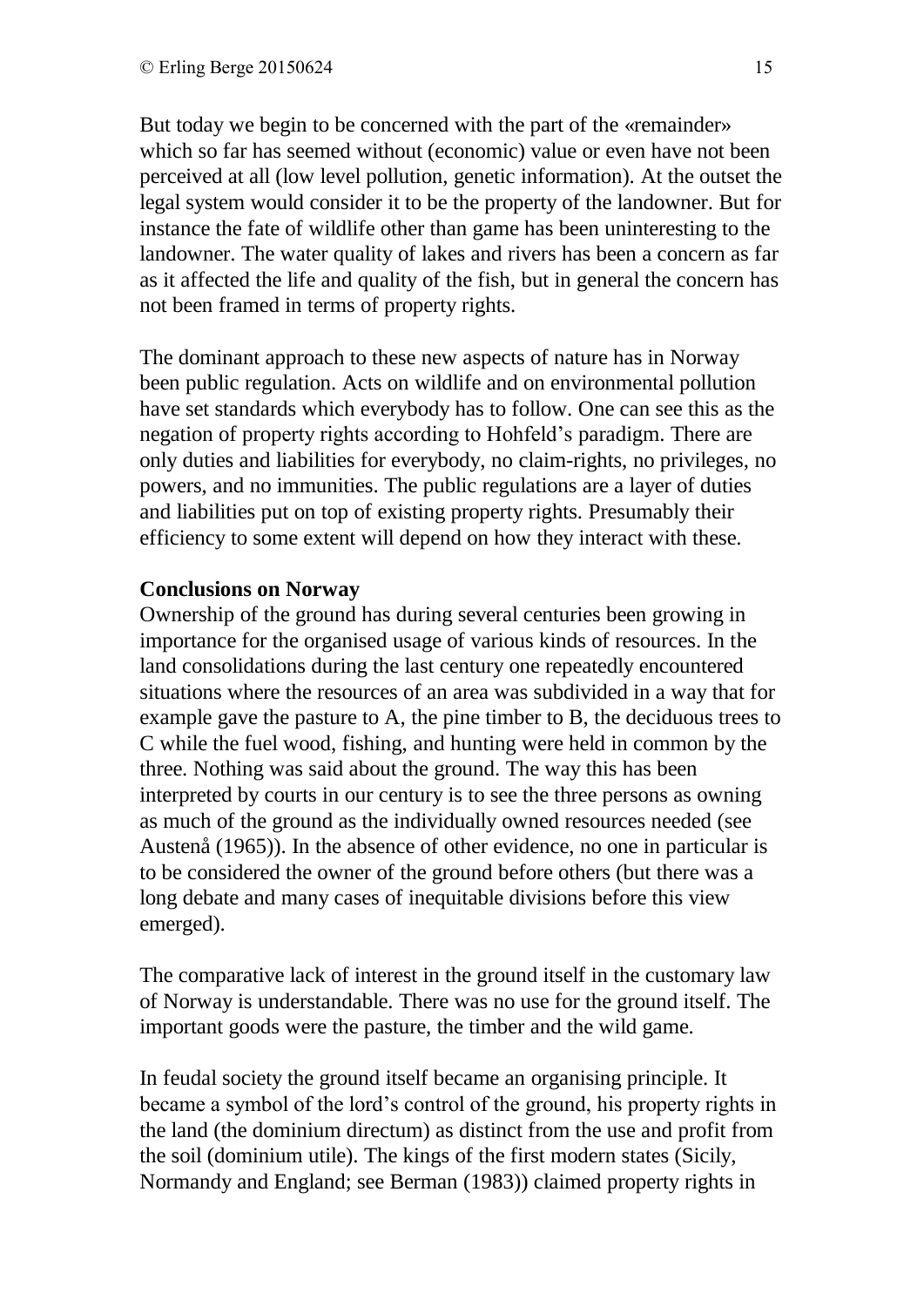the ground of their countries. Thus ground ownership was at the core of the formation of modern states. A contemporary state could have used the dominium directum thesis of the Crown as a legitimation of public regulations. But for this it is no longer needed.

Its current importance is probably due to its inclusion in the property rights theories gaining political power in the 17th and 18th century. The most profitable way of organising property rights was believed to be to join the ground and all the resources within an area in the same estate, the dominium plenum. This was thought to be the ideal situation for economic development. From this theory came the many arguments for enclosure which was vigorously pursued both by Denmark-Norway, and England from the 18th century (but particularly England who started much earlier). In Norway not much happened until the middle of the 19th century.

Thus the interesting things about Norway are first the continuous existence of extensive areas owned in common, basically governed by the same legislation since the 12th century. The enclosure policies did not get going until it was too late. The second interesting thing is the way rights of common and landownership has been codified and included in a system of land ownership by the use of ground ownership as an organising principle.

# **England**

The legal techniques available in England seems to encompass all those found in Norway and then some more. Particularly the trust institution should be mentioned.

Historically the same distinctions as those used in Norway are found.<sup>15</sup> The rules about pasture and fuelwood are more detailed and more varied, probably signifying that it was scarcer. The complicated divisions of property rights are illustrated by Rackham (1989) in his investigation of the history of the Hatfield Forest. Around 1550 the King gave all his interests in Hatfield Forest to Lord Rich. Part of the Forest was already owned by the Barrington family. In 1592 the Rich family sold their interests in it to the Morleys of Great Hallingbury. In Rackham's words:

«The Forest had been the Crown's, and the manor someone else's, for much of the Middle Ages, and this had led to disputes; but the new separation was different. Lord Morley had bought not only the Forestal rights (by now reduced to little more than the rights to keep deer) but also the soil of the whole Forest and the trees in the western two thirds. Barrington already had

15

<sup>15</sup> For detailed documentation on the 18th century see Neeson (1993).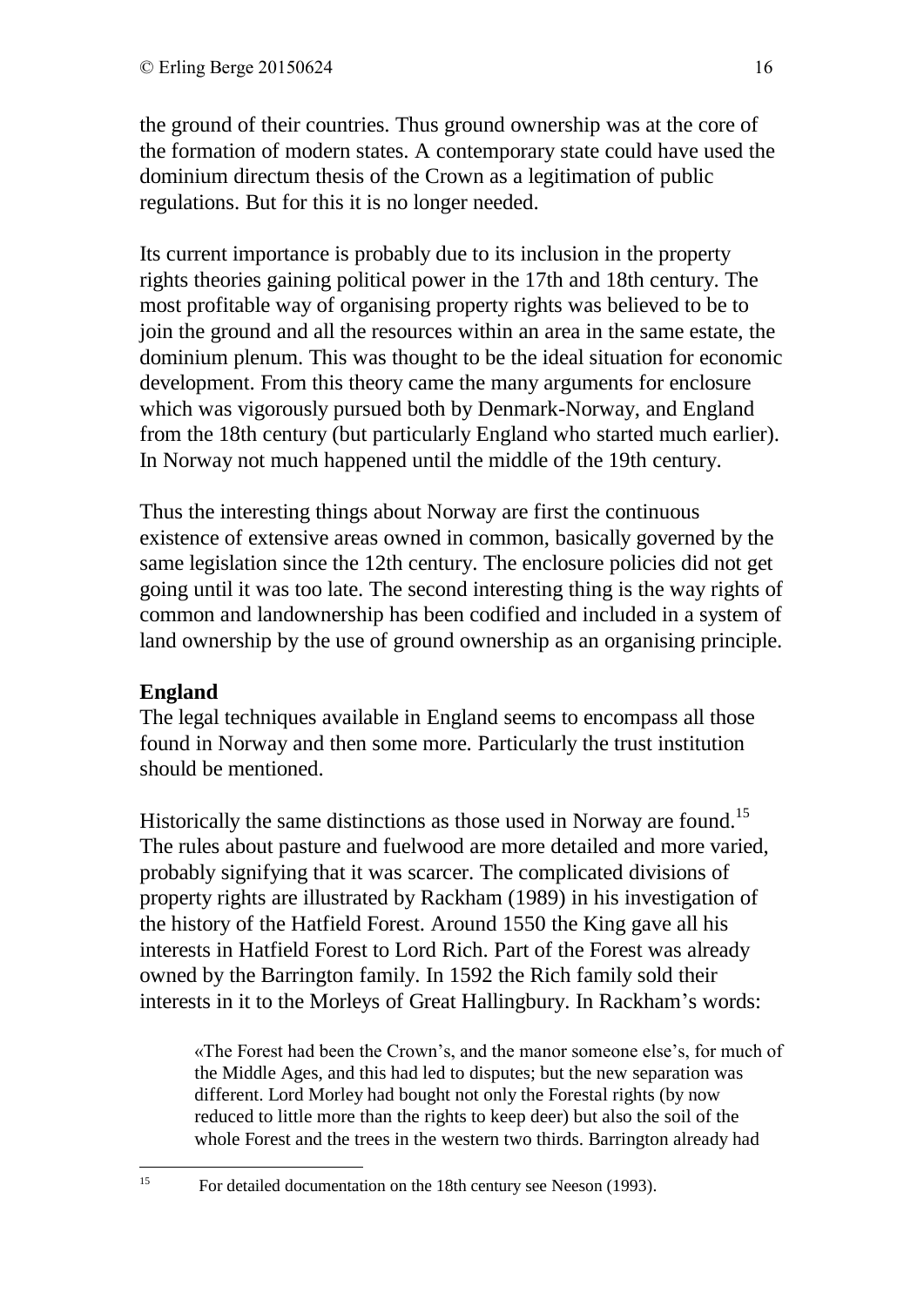the trees (but not the soil) of the north eastern third and the right to pasture animals throughout the Forest; he now bought the manorial jurisdiction over the whole Forest, including the right to hold courts and to fine offenders (including Lord Morley) against the by-laws. As lord of the manor he now had to deal, not with distant and complaisant Royal Forest authorities, but with a resident owner of the Forest eager to enforce his claims. There was plenty of room for the two lords to dispute which rights each had acquired, and for highhanded commoners to play off one lord against the other.» (Rackham 1989, 97).

The separation of ground from the rest of the resources was clearly important. The one with title to the ground was the landowner. For a nonhistorian it is startling to observe that one could buy «the manorial jurisdiction over the whole Forest». But reading Bloch ([1940] 1961) account of the fragmentation of social power (military, political and economic) during the feudal ages one should not be surprised. Instead we here see one source of the local and regional variation of property rights: the local or manorial judicial powers to define and enforce rights and duties in relation to local resources.

Neeson (1993) in her account of 18th century English rural society extends the picture of a property rights system with elaborate distinctions for those resources that mattered, and where most of it, also fractions of pasture for one animal, could be rented and sometimes sold. But limitations on alienability are ubiquitous. Pasture was usually inalienable. Where pasture was of ancient origin, it was defined as a profit- $\hat{a}$ -prendre<sup>16</sup> appendant (see Table 6). Its attachment to the land (or rather the cottage) seems to be just as important here as it is for the rights of common in Norway attached to the farm. More recent rights of pasture created by contract were called profits appurtenant. Depending on the phrasing of the contract some of them became inalienable. If the contract defined the rights in terms of beasts «levant et couchant» they could not be separated from the cottage. But if it was defined as a specific number of beasts the rights were alienable. Once they were severed from the cottage they became rights of common in gross. (Neeson 1993, 82-83).

Even more varied and ingenious were the ways in which grazing on the commons were stinted. The commoners were very sensitive to overstocking and devised through the manorial court by-laws to guard against it. Time frames for grazing, area accessible for grazing, prohibition of agistment of out-of-parish stock, and number of beasts

<sup>16</sup> <sup>16</sup> Rights of common is a type of profit-à-prendre, now only called profits. More on this in Berge (1998).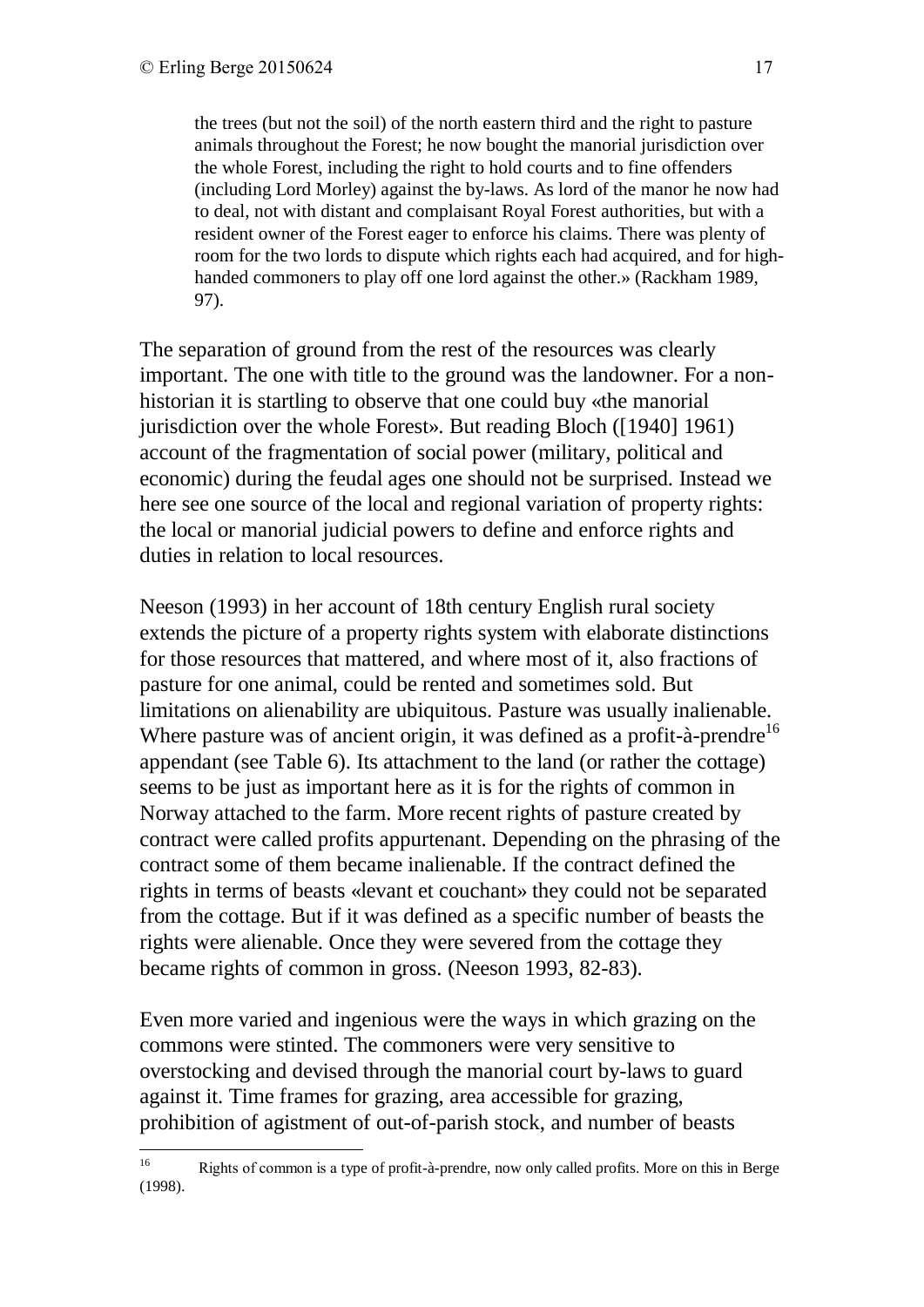allowed to graze were variables used in a constantly changing configuration. New by-laws were in many manors promulgated twice a year.

One of the strongest arguments for enclosure was overstocking. (Neeson 1993, 86) observes «The threat to common pasture came less from the clearly defined rights of cottagers than from the larger flocks and herds of richer men.»

**Table 6** 

**Ways of holding Profits-à-prendre (rights of common) in English Land Law**

|                       | <b>Rights vest</b> |             |  |
|-----------------------|--------------------|-------------|--|
| <b>Rights vest in</b> | <i>inalienable</i> | alienable   |  |
| land                  | appendant          | appurtenant |  |
| person                |                    | in gross    |  |

Source: Berge (1998, 125)

## **Conclusions on England**

One interesting question about England is the degree to which the historical possibilities for defining property rights survive. Technically I think they do. But after enclosure was completed the particular distinctions of various resources were not needed. However, the legal techniques developed remained. And these became important for the kind of capitalism that developed in England.

Macfarlane (1998, 112), citing Stein and Shand (1974), sees the English common law tradition of treating bundles of rights rather than the total dominion of the thing (as in the Roman law tradition) as being more open to the developments of new rights necessary for capitalist development. The most sophisticated expression of this may be the trust institution (see above). In Canada the trust institution is used as baseline for developing new forms of forest management in something they call an «eco-forestry land stewardship trust model» (Branighen 1997).

In addition to this I would suggest two other aspects of English law as important: the courts of equity, without which the trust institution could not have been developed, and the strong tradition for developing customary law into common law. Neeson's (1993) account of how the manorial courts were used to regulate and enforce usage of property rights gives a fascinating testimony to the versatility of the customary law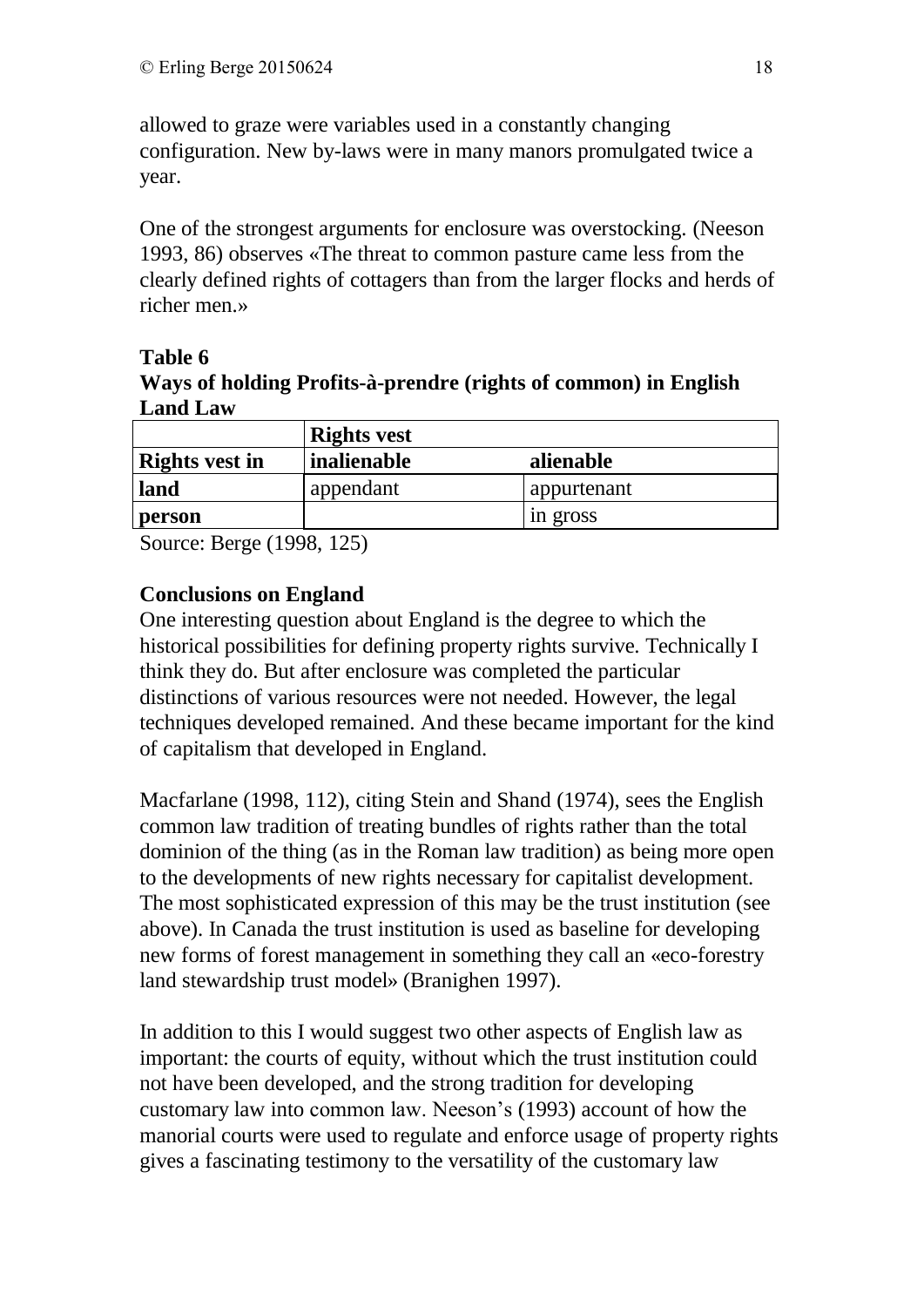<u>.</u>

tradition. It created variety and tailored usage to local conditions. (Berman 1983, 325) observes that in the medieval society «.., law-making itself was regarded as a process of deliberation and discovery. Laws were considered to be either true or false, either just or unjust, and therefore the making and administering of them were not sharply distinguished from their application in case of dispute». The common law approach to legislation is a continuation of this tradition.

#### **Comparing England and Norway: some preliminary conclusions**

The trust institution developed in English jurisprudence out of the medieval customary law as amended by case law and common  $law<sup>17</sup>$ . From Simpson's (1986) survey of the «The History of the Land Law», and Neeson's (1993) study of «Commoners: Common Right, Enclosure and Social Change in England, 1700-1820» the situation in England in medieval and early modern time until enclosure in some respects was remarkably similar to the situation in Norway far into last century. Two similarities are of particular interest here: the practice of distributing rights to specific resources rather than a piece of land. And the practice of sharing management, or perhaps it could be called a form of co-management.

### *Distributed rights, co-management and «viability bundles» in medieval property rights systems*

The similarities between England and Norway before enclosure<sup>18</sup> are notable particularly in the widespread distribution of rights to specific resources to different interested parties. While one farmer could hold rights to pasture another could hold the right to the timber trees while both could have right to fuelwood. Resources useful to the farms as economic enterprises were the main concern<sup>19</sup>. Ownership of the ground upon which these resources were located was never a big issue. The importance of the ground as a repository for all resources not specified (and already distributed) elsewhere, became apparent as society started to change more

<sup>&</sup>lt;sup>17</sup> Its origin is traced to the effort by the more wealthy to evade the statute of uses from 1536 (see Simpson (1986, 199).

<sup>&</sup>lt;sup>18</sup> In Norway enclosure had barely started when England's last two acts enacting enclosure of forests passed parliament in 1857. The first act on land consolidation in Norway is from 1821. But only with a second revised act from 1857 did the consolidated area begin to increase

<sup>19</sup> Thus use rights to sufficient acreage of infields and outfields as well as rights to fuelwood and timber were a concern of both the individual farmer and the governing body of the society. The concern with the viability of the farm enterprise also appears in rules about servitudes said to be «appendant» (such as inalienable rights of common to pasture). In settlements a main concern was to keep the land undivided on one person's hand and to give younger generations bargaining strength in relation to the single owner. The concerns and impacts of this are closely parallel to the «allodial» rights in Norway (åsetes- og odelsretten).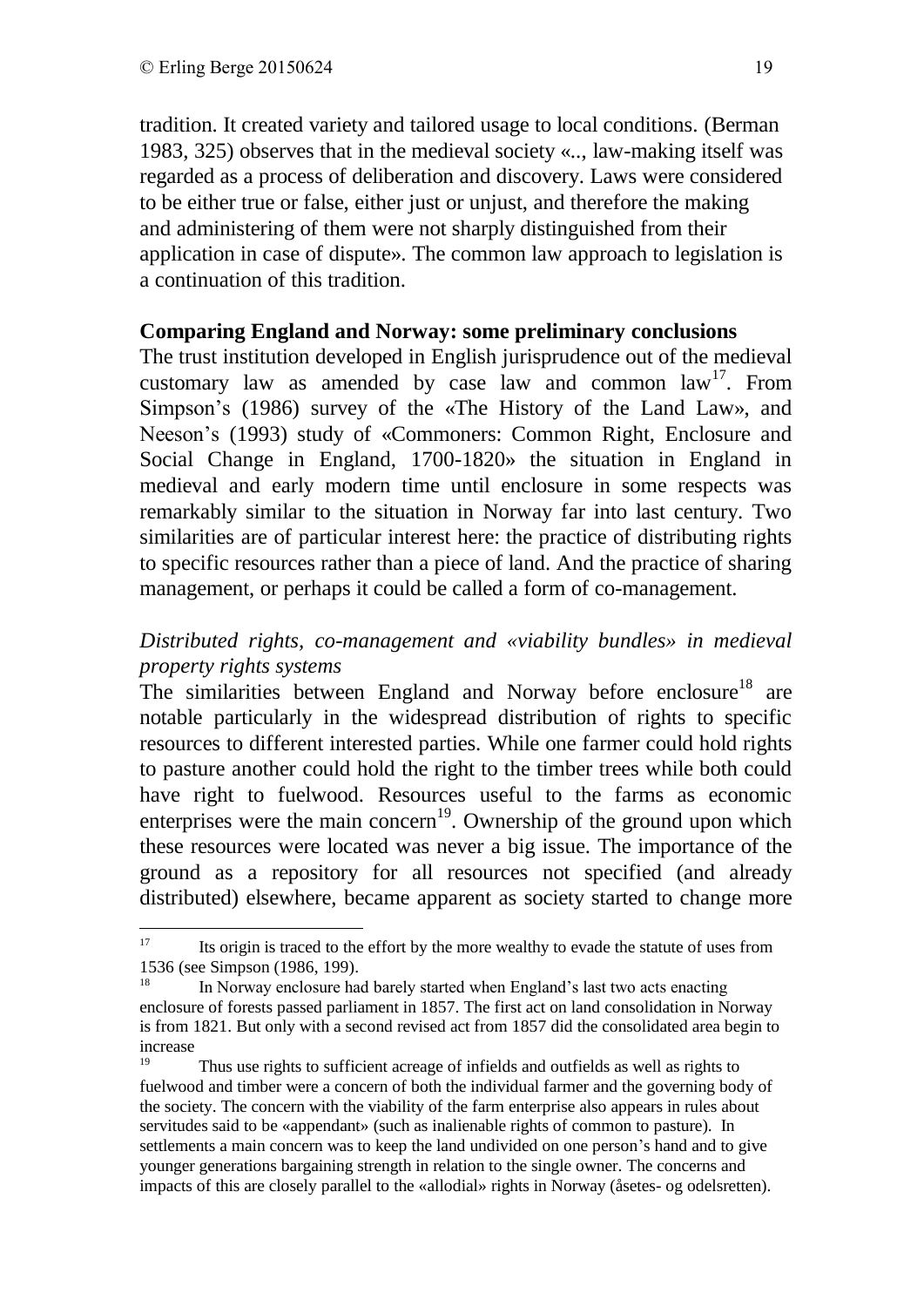rapidly. Basically the ground came to be seen as being held by the lord of the manor. Again this happened much earlier in England than in Norway.

The shared management arises particularly (or is most easily seen) in the management of resources on land held in common. The variety of customary ways local communities were governing the access to and removal of goods from common land was partly the reason for the effort of King Henry II of England to establish «common law». Local management of resource use was one feature of this<sup>20</sup>. In Norway local management and its relation to centrally promulgated rulings are considerably less studied and documented. $^{21}$  The co-management did not only encompass a division of power between the Crown and the local community but included also at times division of rights in the same resource, particularly timber<sup>22</sup>. In Norway the distribution between Crown and commoners of rights in timber was enacted in 1687 when the commoner's rights to timber and fuelwood were stinted to the amount needed for the farm. If there were more than the commoners needed, the remainder belonged to the Crown. In other words: a commoner could not take timber from the commons and sell it.

For the purposes here we can conclude with an old tradition of comanagement of resources on common land and an equally old tradition of distributed rights to specific resources. One important limitation on the distribution of rights to specific resources was a concern with the viability of the farm seen as an economic enterprise. Thus each farm became a specific bundle of rights (an estate) with only one feature in common: the viability as an economic enterprise.

In England enclosure mostly removed common land from agriculture and by that the importance of distributed rights. In Norway land consolidation never was able to consolidate enough of the outfields and mountain pastures to remove its importance.

<u>.</u>

<sup>&</sup>lt;sup>20</sup> The way Henry II went about this became a major contribution to the Western Legal Revolution (see Berman 1983:438-459). He succeeded «by creating a royal judiciary that operated under the control of a royal chancery but also by providing a more rational law and by enlisting **community participation** in administering it.» (Berman (1983, 445-446), my emphasis). Use of common land would seem to be an important part of this co-management of the various resources (Neeson 1993, 110-157).<br> $\frac{21}{100}$  For a recent contribution see Tratrik (

<sup>&</sup>lt;sup>21</sup> For a recent contribution see Tretvik (2000).<br>In Magnus Lagabeters Law code of 1274 it is

In Magnus Lagabøters Law code of 1274 it is explained how to divide a whale between the Crown and the local community.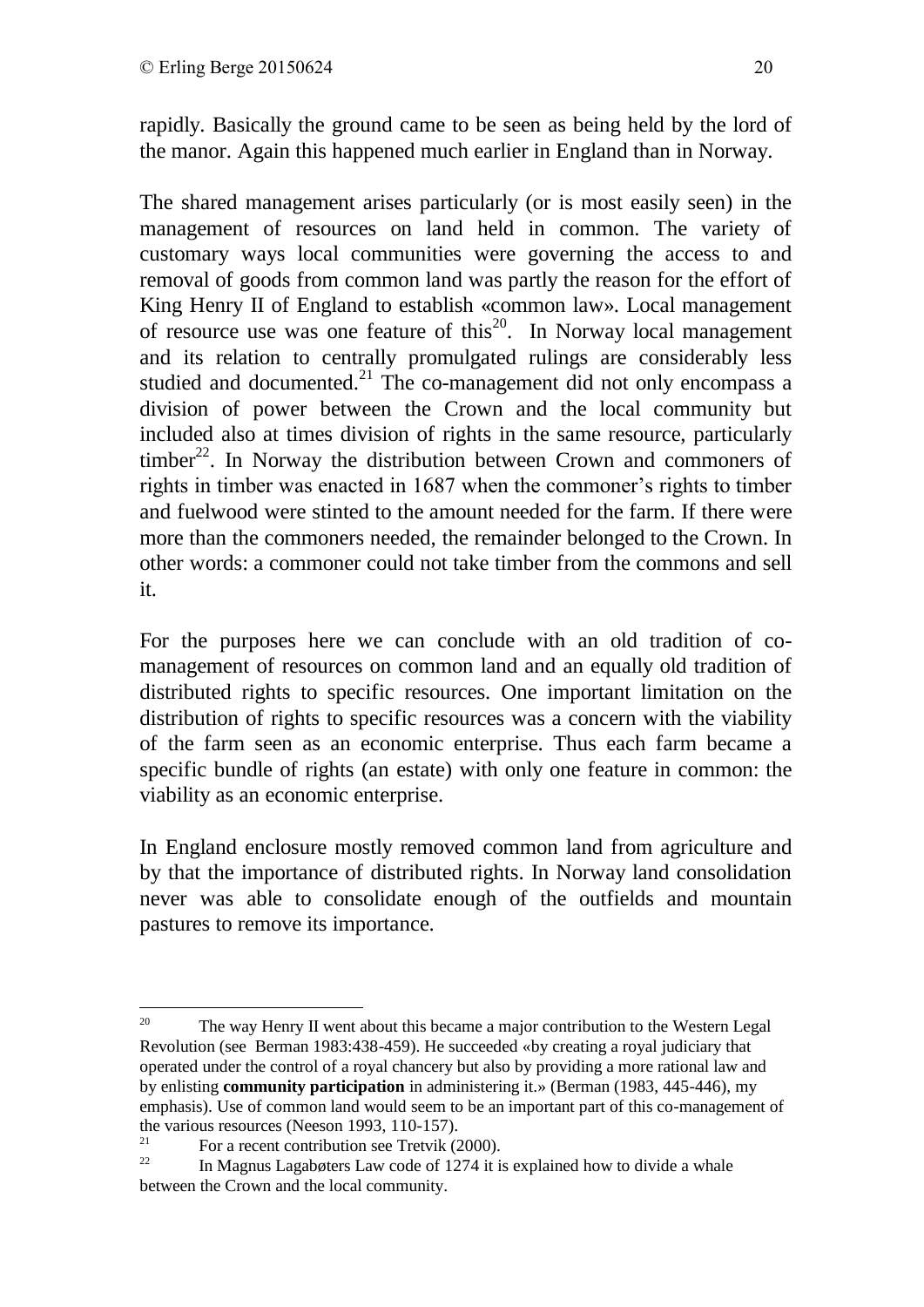I will suggest that this is a third model of bundling property rights supplementing the hierarchical management bundles and the trust bundles.

|                |              |              |                | Distributed resource specific use rights and wrability-buildies/ |
|----------------|--------------|--------------|----------------|------------------------------------------------------------------|
|                | Farm A       | Farm B       | Farm C         | Co-owner and/or co-manager                                       |
|                |              |              |                | *Crown                                                           |
|                |              |              |                | *Lord of the manor                                               |
| farm houses    | $\mathbf{X}$ | $\mathbf{x}$ | $\mathbf{X}$   |                                                                  |
| infields       | ground       | ground       |                | ground                                                           |
|                | use-rights   | use-rights   | use-rights     | remainder                                                        |
| outfields      | ground       |              |                | ground                                                           |
|                | use-rights   | use-rights   | use-rights     | remainder                                                        |
| mountain       | ground       |              |                | ground                                                           |
| pastures       | use rights   | use rights   |                | remainder                                                        |
| fuelwood       | X            |              | X              |                                                                  |
| other resource |              | X            |                |                                                                  |
| timber         |              |              |                |                                                                  |
| deciduous      |              | (x)          |                | (x)                                                              |
| coniferous     | (x)          |              | $(\mathbf{x})$ | (x)                                                              |

#### **Table 7 Distributed resource specific use rights and «viability-bundles»**

So far we have presented the three models

- Action bundles of management rights
- The trust (or «utility») bundles of management rights, and
- Viability bundles of resource use rights

# **Why is ownership of the ground so important?**

The observations of the importance of the ownership to the ground and the way it is used to structure the bundles of rights suggest two very different modes of development in property right to land and renewable resources. One is driven mostly by legal-academic thinking since the (re) introduction of Roman law in the law school curricula in the  $12<sup>th</sup>$  century, but also by the demand from powerful persons. The other development is driven by the practical interests of the common-law approach to conflict resolution.

In both in Norway and England legal development seems to have led to a theory of landholding where ownership of the ground automatically implies ownership of all resources attached to the ground or flowing across (unless otherwise specified in contracts between owner and some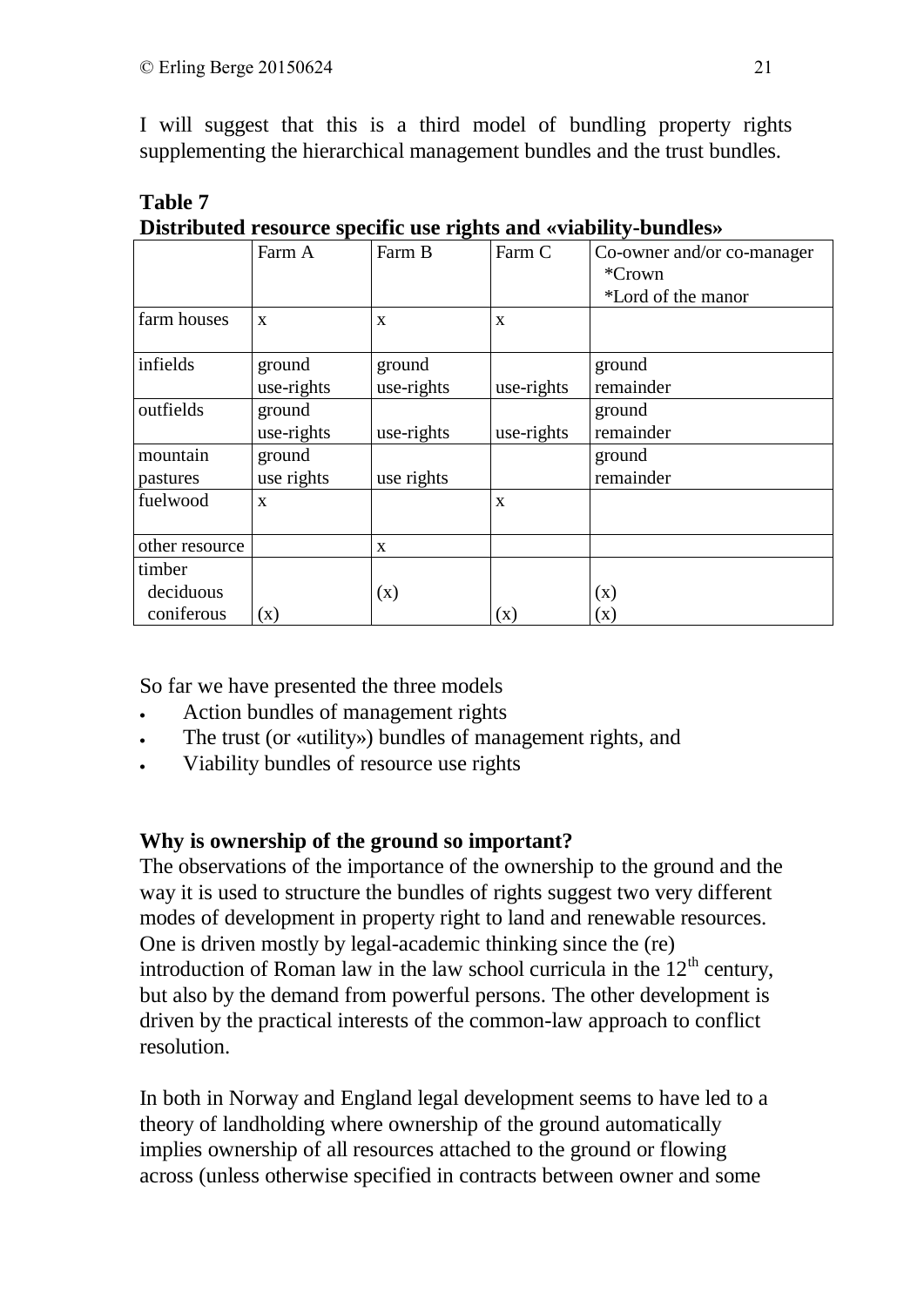tenant). The ownership position is assumed to have all the rights and duties as specified in the full hierarchical management bundle of rights. This unity of landholding and resources and the full power of actions associated with it give a simple and powerful model of the resources held by independent and self-sufficient individuals and citizens.

Students of modern society often note a trend they call individualisation. Without going into the many aspects of this process it can be noted that the expanding application of the «Roman» action model of land holding obviously is part of it. The model both nourishes it and is strengthened by its cultural and academic standing. The action model is for example taken for granted in the standard definition of ownership and property in neoclassical economic theory (see note 7 above). Its hegemonic standing shows up, for instance in the rather automatic inclusion of it in policy recommendations for reforms of the East European economies. It's rather contingent and culture specific nature is not considered. Therefore the existence of alternative models both in England and Norway should be of interest. In the problems of collective action on economic development and resource usage these may pose different both problems and advantages.

In contemporary English jurisprudence we find the «trust» model of landholding. In relation to collective action on resource usage this model may not be much different from the action model. But it has proved very versatile in its adaptations from, on the one hand, the capitalist concerns about organising resource ownership and distributing rents, to on the other hand, collective action based on public concerns about cultural heritage or protection of nature.

In Norway the Roman action model is the standard theory. But in addition we find what we may call a «Germanic» model of resource ownership. In this model resources are distributed in viability bundles. In medieval times rights and duties were negotiated locally, limited and sometimes mediated by the King. Today they are specified in legislation based on the customary rules. Both history and current practice would suggest that this model to a larger degree than the Roman model is furthering collective action at the local level.

It might be an interesting hypothesis to investigate whether more opportunities for collective action at the local level may weaken the power of the state. Some states would seem to act as if this was true.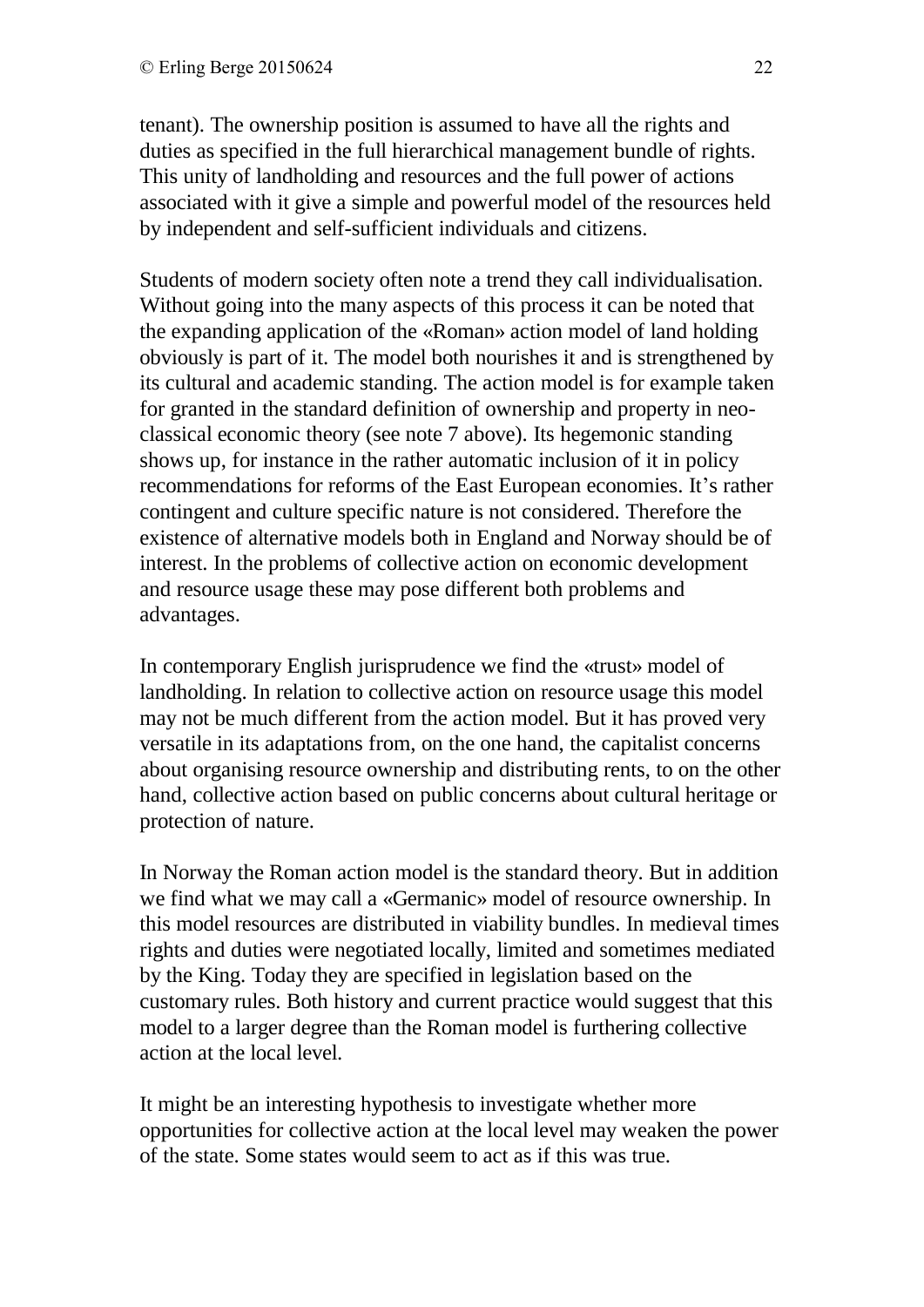#### **Looking beyond England and Norway**

Without trying to offer much in the way of evidence it will be suggested that around in Europe, and probably elsewhere as well, there is a strong general tendency to organise ownership into the «Roman» action model of private property. In England and the Scandinavian countries great efforts have been expended on the enclosure process to take apart the bundle of older rights and put together a new one where ownership of the ground goes together with ownership of all that is attached to or flows over the ground. No country has succeeded completely. Norway is perhaps the one country with least success. England has in one way succeeded completely. But England has at the same time immediately moved beyond this total «unity» of rights by applying the trust institution to the management of land according to new concerns about cultural landscapes and the sustainability of ecosystems.

Another striking feature in contrast to the enclosure movement is the creation of new commons as well as public trusts. In 1857 the last enactments on «Forest» enclosure occurred in England. The same year Norway enacted new types of commons as well as reaffirmed the old commons. A few years later Sweden and Finland were creating new forest commons and in 1976 Portugal made an effort to recreate the old village commons called baldios. England did not try to recreate any of their old commons. But with the legal techniques developed they could create something new, the public trust, owning and managing land, not in common, but for the benefit of the new urban commoners.

Finland (Åland Islands), Denmark (Faeroes, and Greenland), Norway (Svalbard) and of course UK and Switzerland, have regional legislation (in the sense of geographically separate legal systems). The regional variations within countries can of course be explained as remnants of our feudal past. But differences between countries are more difficult. Somewhat surprisingly they do not seem to even merit an explanation: on the one hand they are -presumably- «natural» consequences of the cultural differences and the autonomy of the nation state, or on the other hand, they are mere political distortions of the ideal situation of complete private property. This lack of a comparative perspective on the various ways we use and enjoy nature is to me in itself a puzzle.

What little evidence I have been able to survey do not support the disappearing differences hypothesis, neither does «naturalness» of the variation among nation states seem obvious. My hunch so far is that local variations in geophysical conditions, and an economic organisation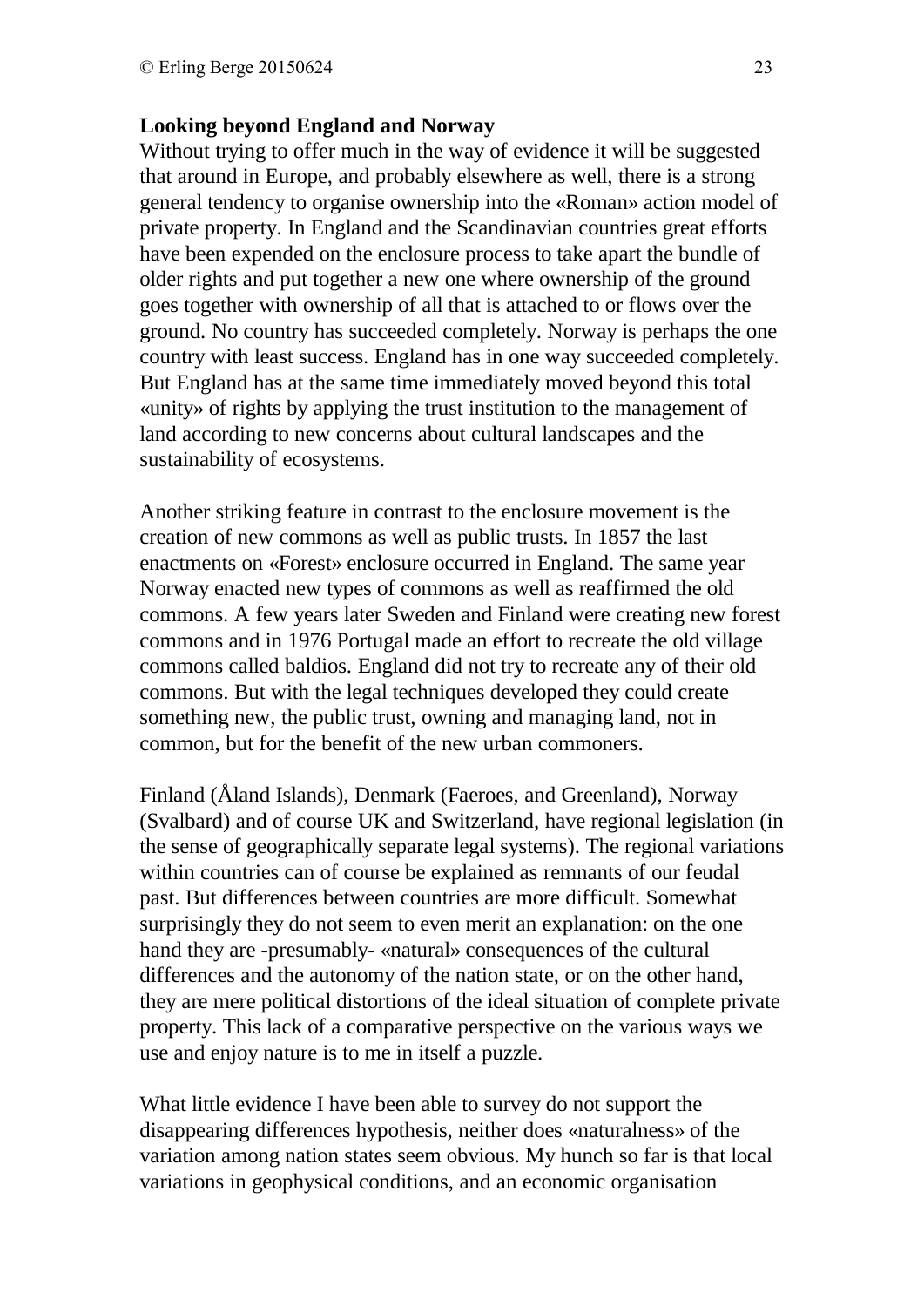tailored to particular local resources has much to do with the stability of property rights, and hence the persistence of their differences. Property rights are kept unchanged because the major political players find them useful as they are (North 1990).

#### **References**

Act of 21 May 1965 on forest usage and forest protection

Act of 18 June 1965 no 6 on co-ownership

- Act of 19th June 1970, no. 63, on nature protection
- Act of 9 June 1972 no 31, on pasturing by Swedish reindeer herds in Norway and Norwegian in Sweden
- Act of 6 June 1975 no 31, on rights in state commons ("the mountain law") with regulations of 21 April 1983 no 1011, on leases of elk hunting on state lands, and 19 April 1988 no 336, on game management on state lands
- Act of 9 June 1978 no 49, on reindeer herding
- Act of 21 December 1979, on land consolidation
- Act of 15 May 1992 no 47, on anadrome species and freshwater fish (including eel and crayfish)

Act of 19 June 1992 no 59, on bygd commons

- Act of 19 June 1992 no 60, on timber in state commons
- Act of 19 June 1992 no 61, on private commons
- Act of 17 June 2005 no 85 on rights and management of land and natural resources in Finnmark county
- Austenå, Torgeir. 1965. "Jaktrett i sameigestrekning." *Norsk Tidsskrift for Jordskifte og Landmåling* 27 (4):309-337.
- Austenå, Torgeir. 1998. "The Proposal of the Norwegian Government Commission on the Rights of the Saami to Land and Water in Finnmark." In *Law and the Governance of Renewable Resources*, edited by Erling Berge and Nils Christian Stenseth, 245-249. Oakland, CA: ICS Press - Institute for Contemporary Studies.
- Berge, Erling. 1994. "Democracy and Human Rights: Conditions for Sustainable Resource Utilization." In *Who Pays the Price? The Sociocultural Context of Environmental Crisis*, edited by Barbara R. Johnston, 187-193. Covelo, CA: Island Press.
- Berge, Erling. 1998. "The Legal Language of Common Property Rights." In *Law and the Governance of Renewable Resources*, edited by Erling Berge and Nils Chr Stenseth, 123-127. Oakland, CA: ICS Press.
- Berge, Erling, and Anne Sigrid Haugset. 2015. Enclosure Norwegian Style: the Withering Away of an Institution. *CLTS Working Papers*.
- Berman, Harold J. 1983. *Law and Revolution. The Formation of the Western Legal tradition*. Cambridge: Harvard University Press.
- Black, Henry Campbell. 1990. *Black's Law Dictionary. Sixth Edition*. St. Paul: West Publishing.
- Bloch, Marc. [1940] 1961. *Feudal Society*. Translated by L. A. Manyon. 2 vols. Chicago: The University of Chicago Press. Reprint, 1997.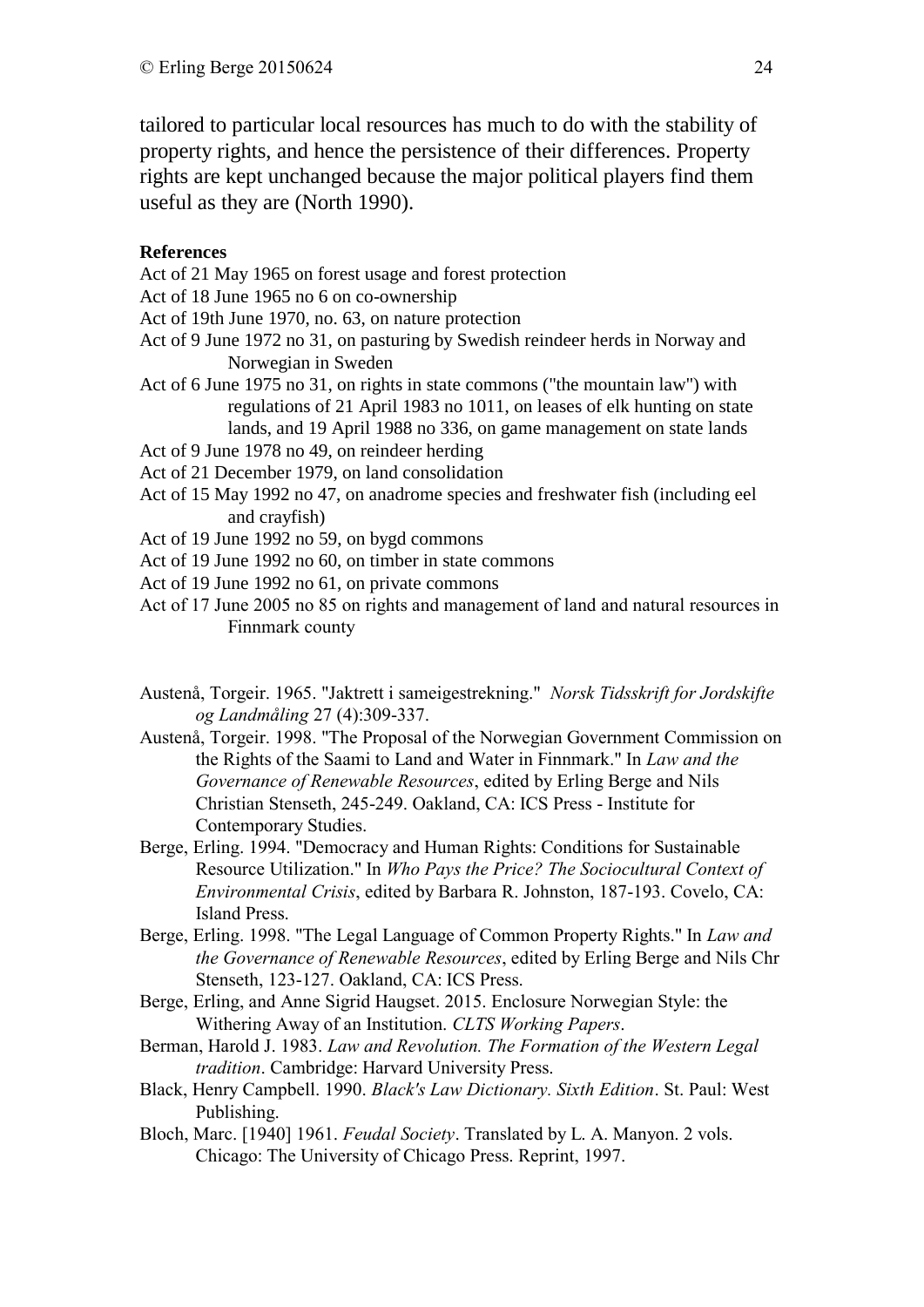- Branighen, Tyhson. 1997. "An Ecoforestry Land Stewardship Trust Model." In *Ecoforestry. The Art and Science of Sustainable Forest Use*, edited by Alan Rike Drengson and Duncan MacDonald Taylor, 221-231. Gabriola Island (Canada): New Society Publishers.
- Brouwer, Roland. 1995. *Planting Power. The Afforestation of the Commons and State Formation in Portugal. Ph.D. disssertation*. Wageningen: Landbouwuniversiteit Wageningen.
- Buck, Susan. 1998. *The Global Commons. An Introduction*. Washington D.C.: Island Press.
- Coase, Ronald H. 1960. "The Problem of Social Cost." *The Journal of Law and Economics* 3 (Oct.):1-44.
- Coase, Ronald H. 1991. "The Institutional Structure of Production. The 1991 Alfred Nobel Memorial Prize Lecture in Economic Sciences." In *Essays on Economics and Economists*, 3-14. Chicago: The University of Chicago Press.
- Commons, John R. 1924. *Legal Foundation of Capitalism*. Madison, 1968: The University of Wisconsin Press.
- Devlin, Rose Ann, and R. Quentin Grafton. 1998. *Economic Rights and Environmental Wrongs. Property Rights for the Common Good*. Northampton, MA: Edward Elgar.
- Eggertsson, Thráinn. 1990. *Economic Behaviour and Institutions*. Cambridge: Cambridge University Press.
- Hann, C. M. 1998. "Introduction: the embeddedness of property." In *Property relations. Renewing the anthropological tradition.*, edited by C. M. Hann, 1- 47. Cambridge: Cambridge University Press.
- Hohfeld, W. N. 1913. "Some fundamental legal conceptions as applied in judicial reasoning." *Yale Law Journal* 23:16-59.
- Hohfeld, W. N. 1917. "Fundamental legal conceptions as applied in judicial reasoning." *Yale Law Journal* 26:710-770.
- Honoré, A. M. 1961. "Ownership." In *Oxford Essays in Jurisprudence*, 107-147. Oxford: Oxford University Press.
- Macfarlane, Alan. 1998. "The Mystery of Property: inheritance and industrialisation in England and Japan." In *Property relations: renewing the anthropological tradition*, edited by C. M. Hann, 104-123. Cambridge: Cambridge University Press.
- McKean, Margaret. 2000. "Common Property: What Is It, What Is It Good For, and What Makes It Work?" In *People and Forests: Communities, Institutions, and Governance*, edited by Clark Gibson, Margaret McKean and Elinor Ostrom. Cambridge, MA: MIT Press.
- Neeson, J. M. 1993. *Commoners: common right, enclosure and social change in England 1700-1820*. Cambridge: Cambridge University Press.
- North, Douglass C. 1990. *Institutions, Institutional Change and Economic Performance*. Cambridge: Cambridge University Press.
- NOU. 1997. NOU 1997:4 Naturgrunnlaget for samisk kultur. Oslo: Statens Forvaltningstjenste.
- Ostrom, Elinor. 1990. *Governing the Commons. The Evolution of Institutions for Collective Action*. Cambridge: Cambridge University Press.
- Ostrom, Elinor, Roy Gardner, and James Walker. 1994. *Rules, Games and Commonpool Resources*. Michigan: University of Michigan Press.